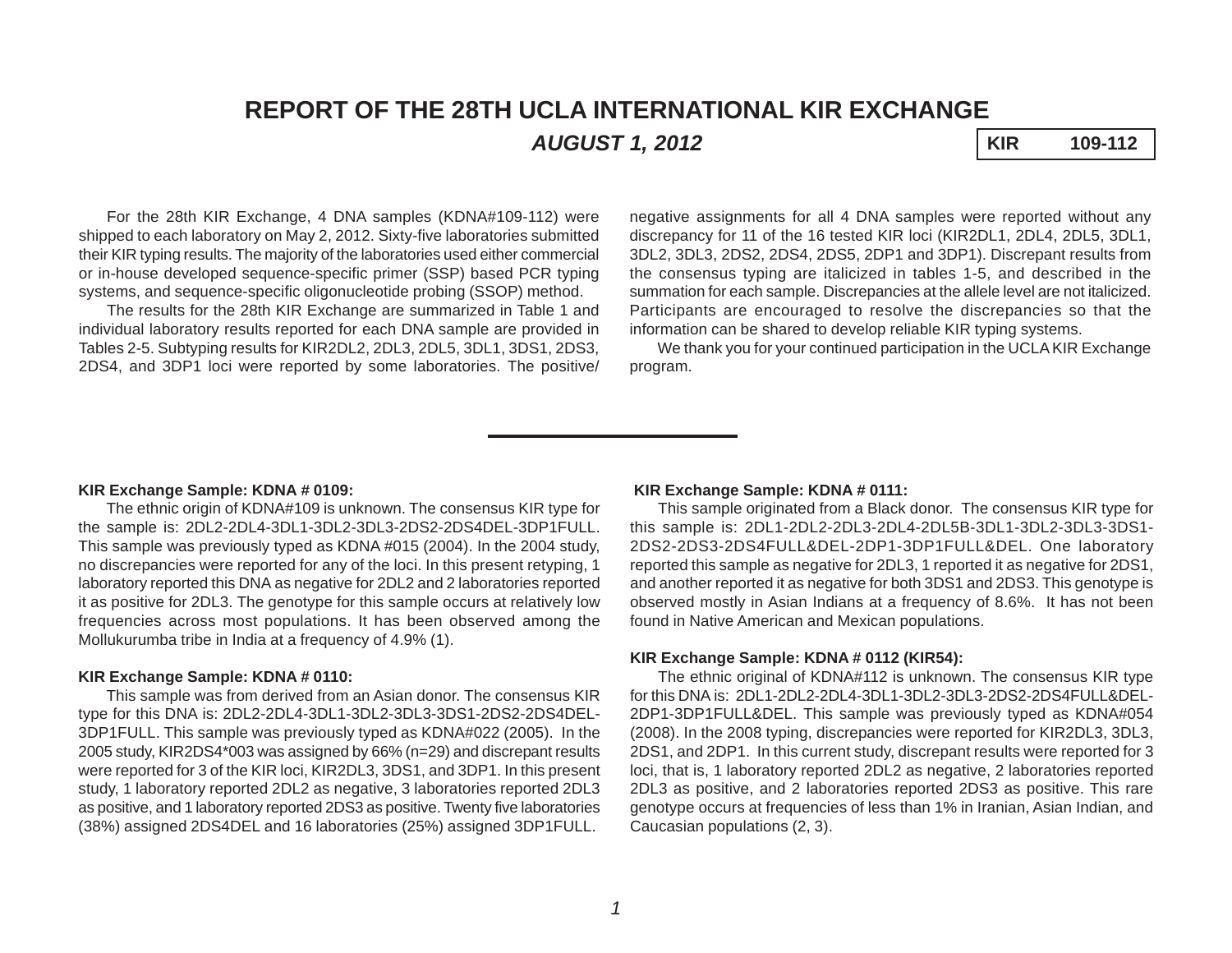# **References**

- 1. Rajalingam, R., Du, Z., Meenagh, A., Luo, L., Kavitha, V. J., Pavithra-Arulvani, R., Vidhyalakshmi, A., Sharma, S. K., Balazs, I., Reed, E. F., et al*.* 2008. Distinct diversity of KIR genes in three southern Indian populations: comparison with world populations revealed a link between KIR gene content and pre-historic human migrations. Immunogenetics 60:207-217.
- 2. Norman, P. J., C. V. Carrington, M. Byng, L. D. Maxwell, M. D. Curran, H. A. Stephens, D. Chandanayingyong, D. H. Verity, K. Hameed, D. D. Ramdath, and R. W. Vaughan. 2002. Natural killer cell immunoglobulinlike receptor (KIR) locus profiles in African and South Asian populations. Genes Immun 3:86.
- 3. Yawata M, Yawata N, Abi-Rached L, and Parham P. 2002. Variation within the human killer cell immunoglobulin-like receptor (KIR) gene family. Crit Rev Immunol 22:463-482.

*Arlene Locke, Marie Lau, Elaine F. Reed, and Rajalingam Raja NEXT MAILING DATE: February 6, 2013*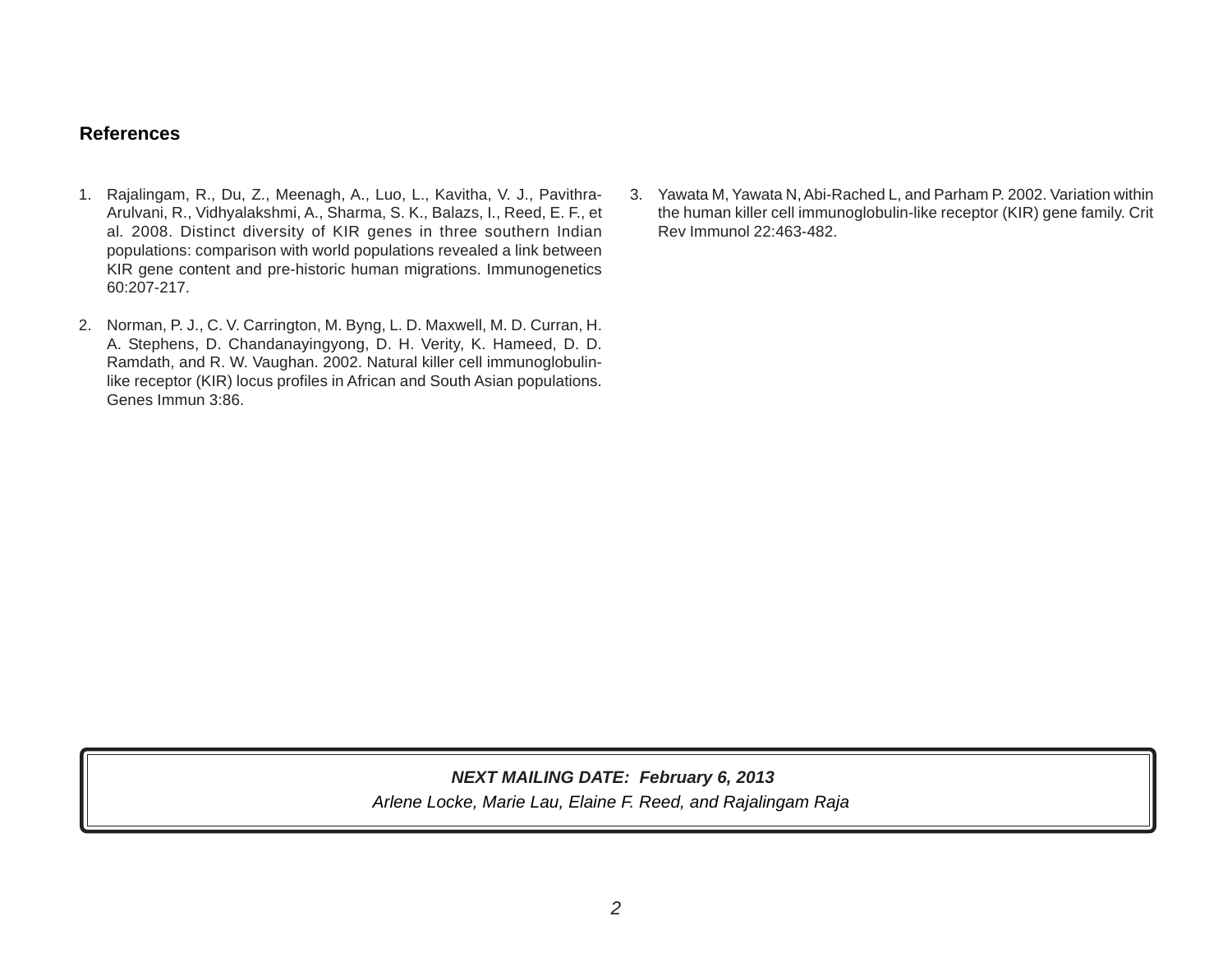|                   |            |                                  |            |                                                                   |                                                                                                         |                          | Table 1. Summary of the 28th KIR Exchange (KDNA#109-112)                                                                                                                                                                                         |                                                                                          |                             |             |                                                    |                                |             |                                             |                                                                                                                                                                                                                                                                      |             |                      |                                                                                                                                |
|-------------------|------------|----------------------------------|------------|-------------------------------------------------------------------|---------------------------------------------------------------------------------------------------------|--------------------------|--------------------------------------------------------------------------------------------------------------------------------------------------------------------------------------------------------------------------------------------------|------------------------------------------------------------------------------------------|-----------------------------|-------------|----------------------------------------------------|--------------------------------|-------------|---------------------------------------------|----------------------------------------------------------------------------------------------------------------------------------------------------------------------------------------------------------------------------------------------------------------------|-------------|----------------------|--------------------------------------------------------------------------------------------------------------------------------|
| <b>KIR</b><br>Ex. | <b>DNA</b> | #<br>reporting 2DL1 2DL2<br>labs |            |                                                                   | 2DL <sub>3</sub>                                                                                        | 2DL4                     | <b>2DL5</b>                                                                                                                                                                                                                                      |                                                                                          |                             |             | 3DL1 3DL2 3DL3 3DS1 2DS1 2DS2                      |                                |             | <b>2DS3</b>                                 | <b>2DS4</b>                                                                                                                                                                                                                                                          | 2DS5 2DP1   |                      | 3DP <sub>1</sub>                                                                                                               |
|                   | #0109      | 65                               | <b>NEG</b> | <b>POS</b><br>$*001 -$<br>$*003/$<br>$*005 [2]$<br><b>NEG [1]</b> | <b>NEG</b><br>POS [2]                                                                                   | <b>POS NEG</b><br>NT [2] |                                                                                                                                                                                                                                                  | <b>POS</b><br>*005,<br>*008 [1]                                                          | NT [1] NT [2]               | POS POS NEG |                                                    |                                | NEG POS NEG |                                             | <b>POS</b><br><b>DEL</b> [24]<br>*003-*007 [3]<br>*003/ *004/ *006/ *007/ *009, - [1]<br>*003/ *004/ *006-*009, - [1]<br>*003/ *004/ *006/ *007/ *009 [1]<br>*003/ *006-*010/ *012 [1]<br>*003/ *004/ *006-*010/ *012/ *013 [1]<br>*00103/ *003/ *004/ *006-*009 [1] | <b>NEG</b>  | <b>NEG</b><br>NT [2] | <b>POS</b><br><b>FULL</b> [14]<br>*001/ *002/ *004 [3]<br>*001/ *002/ *004, - [2]<br>*001-*006 [1]<br><b>DEL</b> [1]<br>NT [2] |
|                   | #0110      | 65                               | <b>NEG</b> | <b>POS</b><br>$*001 -$<br>$*003/$<br>$*005 [2]$<br><b>NEG</b> [1] | <b>NEG</b><br>POS [3]<br>$*010[1]$                                                                      | <b>POS</b><br>NT [2]     | <b>NEG</b>                                                                                                                                                                                                                                       | <b>POS</b><br>*00401<br>*009 [1]<br>$*00401 -$<br>*00403/<br>$*021/$<br>$*036+$<br>$[1]$ | POS POS<br>NT [1] NT [2]    |             | <b>POS</b><br>$*01301$<br>$[1]$                    | <b>NEG POS</b>                 |             | <b>NEG</b><br>POS[1]                        | <b>POS</b><br><b>DEL</b> [25]<br>*003-*007 [2]<br>*003/ *004/ *006/ *007/ *009, - [1]<br>*003/ *004/ *006-*009, - [1]<br>*003/ *004/ *006/ *007/ *009 [1]<br>*003/ *006-*010/ *012 [1]<br>*003/ *004/ *006-*010/ *012/ *013 [1]<br>*00103/ *003/ *004/ *006-*009 [1] | <b>NEG</b>  | <b>NEG</b><br>NT [2] | <b>POS</b><br><b>FULL</b> [16]<br>*001/ *002/ *004, - [2]<br>*001/ *002/ *004 [2]<br>*001-*006 [1]<br>NT [2]                   |
| #28               | #0111      | 65                               | <b>POS</b> | <b>IPOS</b><br>$*001-$<br>$*003/$<br>*005 [2] *006/               | <b>POS</b><br>$*010$ [1]<br>*0010101-<br>*008N/<br>$*009/$<br>*011/ *013-<br>*017 [1]<br><b>NEG [1]</b> | <b>POS</b><br>NT [2]     | <b>IPOS</b><br>B [20]<br>B*002 [1]<br>B*00201 [1]<br>B*002/ *004-*006 [1]<br>B*002-*004/*006-*009 [1]<br>B*009/ *016 [1]<br>B*0020101-*00202/ *003/<br>*004-*00601/ *00602-<br>*01303 [1]<br>B*0020101-*00202/*004-<br>*00601/ *00603-*01303 [1] | <b>POS</b><br>*001.<br>*002 [1]                                                          | <b>POS</b><br>NT [1] NT [2] | <b>POS</b>  | <b>POS</b><br>$*01301$<br>$[1]$<br><b>NEG [1]</b>  | <b>NEG</b><br>POS<br>[1]       | <b>POS</b>  | <b>IPOS</b><br>*00103 [1]<br><b>NEG [1]</b> | <b>POS</b><br><b>FULL, DEL [23]</b><br>*001, *003/ *004/ *006/ *007/ *009 [2]<br>*001, *003/ *004/ *006-*009 [1]<br>*0010101-*0010103, *003/ *004/ *006-<br>*009 [1]<br>*001/ *002, *003-*007 [1]<br>*001/ *011/ *014/ *015, *003/ *006-<br>*010/ *012 [1]           | <b>INEG</b> | <b>POS</b><br>NT [2] | <b>POS</b><br><b>FULL, DEL [13]</b><br>*001/ *002/ *004, *003<br>[3]<br>*001-*006 [1]<br><b>FULL [2]</b><br>NT [2]             |
|                   | #0112      | 65                               | <b>POS</b> | <b>POS</b><br>*001-<br>$*003/$<br>$*005$ [2]<br>NEG [1]           | <b>INEG</b><br>POS [2]                                                                                  | <b>POS</b><br>NT [2]     | <b>NEG</b>                                                                                                                                                                                                                                       | <b>POS</b><br>*001.<br>*002 [1]                                                          | <b>POS</b>                  | <b>POS</b>  | <b>INEG</b><br>NT [1] NT [2] POS [1] POS<br>NT [1] | <b>NEG</b><br>$\left[1\right]$ | <b>POS</b>  | <b>INEG</b><br>POS [2]                      | <b>POS</b><br><b>FULL, DEL [23]</b><br>*001, *003/ *004/ *006/ *007/ *009 [2]<br>*001, *003/ *004/ *006-*009 [1]<br>*0010101-*0010103, *003/ *004/ *006-<br>*009 [1]<br>*001/ *002, *003-*007 [1]<br>*001/ *011/ *014/ *015, *003/ *006-<br>*010/ *012 [1]           | <b>NEG</b>  | <b>POS</b>           | <b>POS</b><br>NT [2] FULL, DEL [13]<br>*001/ *002/ *004, *003<br>[3]<br>*001-*006 [1]<br><b>FULL [2]</b><br>NT [2]             |

[ ] - number of labs reporting allele assignment/POS/NEG/NT | italics - assignment different from consensus

italics - assignment different from consensus SBT - Sequencing-based typing

#### **KEY for Table KEY for Tables 2-5**

POS - Presence of gene<br>NEG - Absence of gene<br>NEG - Absence of gene

NEG - Absence of gene SSOP - Sequence-specific oligonucleotide probing-based typing

NT - Not typed RSSOP - Reverse Sequence-specific oligonucleotide probing-based typing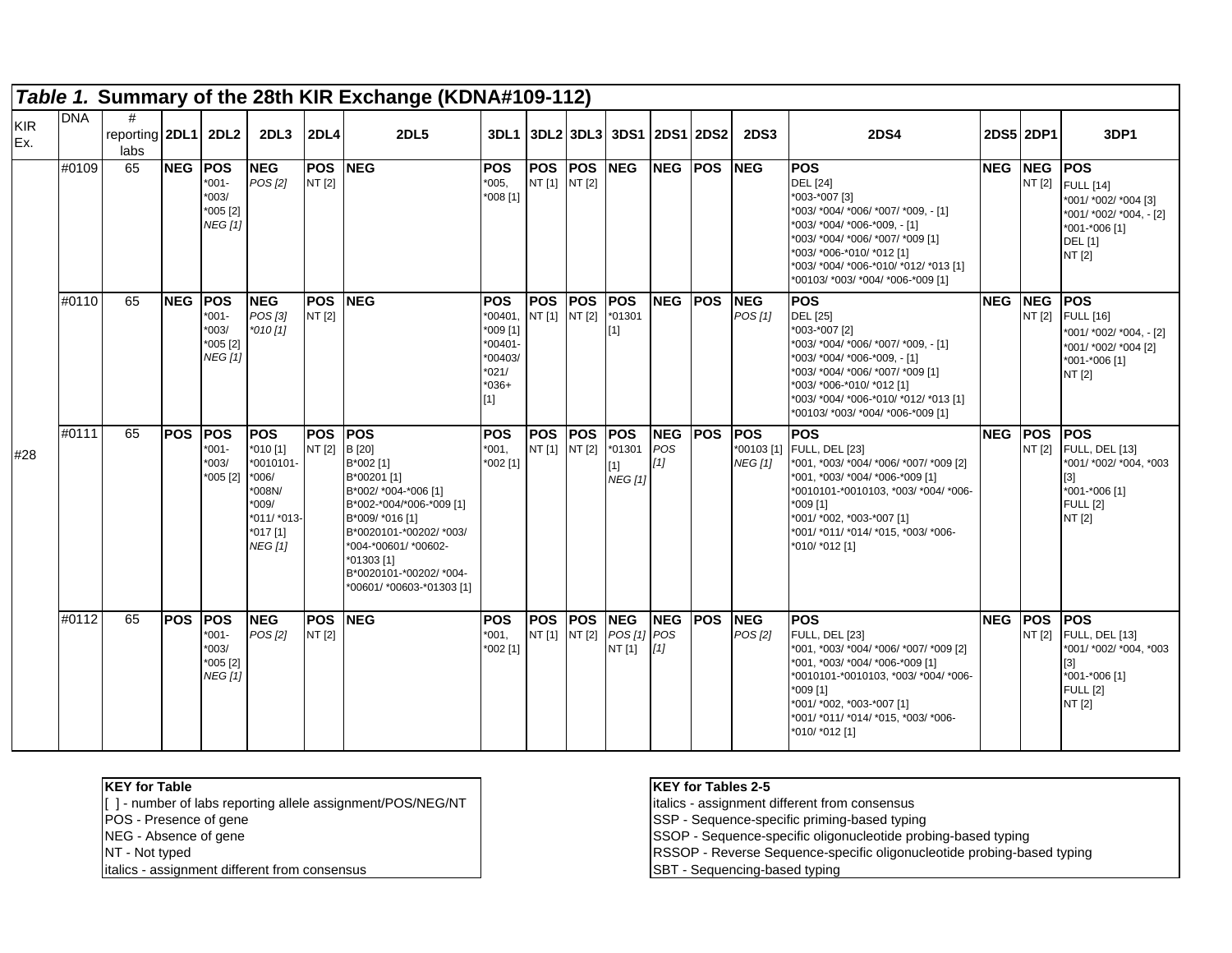| Table 2. KIR Exchange Sample: KDNA #109 |             |                 |            |             |             |                  |                  |            |            |             |             |             |                   |             |             |                     |                 |
|-----------------------------------------|-------------|-----------------|------------|-------------|-------------|------------------|------------------|------------|------------|-------------|-------------|-------------|-------------------|-------------|-------------|---------------------|-----------------|
| <b>CTR Investigator Name</b>            | <b>2DL1</b> | <b>2DL2</b>     | 2DL3       | <b>2DL4</b> | <b>2DL5</b> | 3DL1             | 3DL <sub>2</sub> | 3DL3       | 3DS1       | <b>2DS1</b> | <b>2DS2</b> | <b>2DS3</b> | <b>2DS4</b>       | <b>2DS5</b> | <b>2DP1</b> | 3DP1                | <b>METHOD</b>   |
| 5488 Adams, Sharon                      | <b>NEG</b>  | POS             | <b>NEG</b> | POS         | <b>NEG</b>  | $\overline{POS}$ | <b>POS</b>       | <b>POS</b> | <b>NEG</b> | <b>NEG</b>  | POS         | <b>NEG</b>  | DEL               | <b>NEG</b>  | <b>NEG</b>  | POS                 | <b>SSP</b>      |
| 234 Amador, Alexandra                   | <b>NEG</b>  | POS             | <b>NEG</b> | <b>POS</b>  | <b>NEG</b>  | <b>POS</b>       | <b>POS</b>       | <b>POS</b> | <b>NEG</b> | <b>NEG</b>  | POS         | <b>NEG</b>  | POS               | <b>NEG</b>  | <b>NEG</b>  | POS                 | SSOP            |
| 16 Askar, Medhat                        | <b>NEG</b>  | POS             | <b>NEG</b> | <b>POS</b>  | <b>NEG</b>  | <b>POS</b>       | <b>POS</b>       | <b>POS</b> | <b>NEG</b> | <b>NEG</b>  | <b>POS</b>  | <b>NEG</b>  | DEL               | <b>NEG</b>  | <b>NEG</b>  | <b>FULL</b>         | SSOP.SSP        |
|                                         |             |                 |            |             |             |                  |                  |            |            |             |             |             | *003/ *006-*010/  |             |             |                     |                 |
| 8038 Cao&Cano                           | <b>NEG</b>  | POS             | <b>NEG</b> | POS         | <b>NEG</b>  | <b>POS</b>       | <b>POS</b>       | POS        | <b>NEG</b> | <b>NEG</b>  | POS         | <b>NEG</b>  | $*012$            | <b>NEG</b>  | <b>NEG</b>  | POS                 | <b>SSOP</b>     |
| 3224 Chen, Dong-Feng                    | <b>NEG</b>  | <b>POS</b>      | <b>NEG</b> | POS         | <b>NEG</b>  | <b>POS</b>       | <b>POS</b>       | POS        | <b>NEG</b> | <b>NEG</b>  | POS         | <b>NEG</b>  | POS               | <b>NEG</b>  | <b>NEG</b>  | POS                 | SSP,SSOP        |
| 1108 Clark, Traci                       | <b>NEG</b>  | *001-*003/ *005 | <b>NEG</b> | POS         | <b>NEG</b>  | <b>POS</b>       | <b>POS</b>       | <b>POS</b> | <b>NEG</b> | <b>NEG</b>  | POS         | <b>NEG</b>  | <b>DEL</b>        | <b>NEG</b>  | <b>NEG</b>  | POS                 | <b>SSOP</b>     |
| 3632 Colombe, Beth                      | <b>NEG</b>  | POS             | <b>NEG</b> | <b>POS</b>  | <b>NEG</b>  | <b>POS</b>       | <b>POS</b>       | POS        | <b>NEG</b> | <b>NEG</b>  | POS         | <b>NEG</b>  | <b>DEL</b>        | <b>NEG</b>  | <b>NEG</b>  | <b>FULL</b>         | <b>SSP</b>      |
| 8050 Cook, Daniel J.                    | <b>NEG</b>  | POS             | <b>NEG</b> | POS         | <b>NEG</b>  | <b>POS</b>       | POS              | <b>POS</b> | <b>NEG</b> | <b>NEG</b>  | POS         | <b>NEG</b>  | DEL               | NEG         | <b>NEG</b>  | <b>DEL</b>          | <b>SSP</b>      |
| 189 Crowe, Deborah                      | <b>NEG</b>  | POS             | <b>NEG</b> | POS         | <b>NEG</b>  | <b>POS</b>       | POS              | <b>POS</b> | <b>NEG</b> | <b>NEG</b>  | POS         | <b>NEG</b>  | POS               | <b>NEG</b>  | <b>NEG</b>  | POS                 | SSP,SSOP        |
| 8039 Davidson, Maureen                  | <b>NEG</b>  | POS             | <b>NEG</b> | POS         | <b>NEG</b>  | <b>POS</b>       | POS              | <b>POS</b> | <b>NEG</b> | <b>NEG</b>  | POS         | <b>NEG</b>  | POS               | <b>NEG</b>  | <b>NEG</b>  | POS                 | <b>SSOP</b>     |
| 8031 Dinauer, David                     | <b>NEG</b>  | POS             | <b>NEG</b> | POS         | <b>NEG</b>  | <b>POS</b>       | POS              | <b>POS</b> | <b>NEG</b> | <b>NEG</b>  | POS         | <b>NEG</b>  | DEL               | <b>NEG</b>  | <b>NEG</b>  | <b>FULL</b>         | <b>SSP</b>      |
|                                         |             |                 |            |             |             |                  |                  |            |            |             |             |             | *00103/ *003/     |             |             |                     |                 |
| 705 Ellis, Thomas                       | <b>NEG</b>  | *001-*003/ *005 | <b>NEG</b> | POS         | <b>NEG</b>  | POS              | <b>POS</b>       | <b>POS</b> | <b>NEG</b> | <b>NEG</b>  | POS         | <b>NEG</b>  | *004/ *006-*009   | <b>NEG</b>  | <b>NEG</b>  | POS                 | <b>SSOP</b>     |
| 8051 Endres, Robert                     | <b>NEG</b>  | POS             | <b>NEG</b> | POS         | <b>NEG</b>  | POS              | POS              | <b>POS</b> | <b>NEG</b> | <b>NEG</b>  | <b>POS</b>  | <b>NEG</b>  | DEL               | <b>NEG</b>  | <b>NEG</b>  | <b>FULL</b>         | <b>SSP</b>      |
| 2549 Fagoaga, Omar                      | <b>NEG</b>  | POS             | <b>NEG</b> | POS         | <b>NEG</b>  | <b>POS</b>       | POS              | POS        | <b>NEG</b> | <b>NEG</b>  | POS         | <b>NEG</b>  | DEL               | <b>NEG</b>  | <b>NEG</b>  | <b>FULL</b>         | <b>SSP</b>      |
| 762 Fischer&Mayr                        | <b>NEG</b>  | POS             | <b>NEG</b> | <b>POS</b>  | <b>NEG</b>  | <b>POS</b>       | POS              | POS        | <b>NEG</b> | <b>NEG</b>  | <b>POS</b>  | <b>NEG</b>  | DEL               | <b>NEG</b>  | <b>NEG</b>  | <b>FULL</b>         | <b>SSP</b>      |
| 8047 Fuessel, Monika                    | <b>NEG</b>  | POS             | <b>NEG</b> | POS         | <b>NEG</b>  | <b>POS</b>       | POS              | POS        | <b>NEG</b> | <b>NEG</b>  | POS         | <b>NEG</b>  | POS               | <b>NEG</b>  | <b>NEG</b>  | POS                 | <b>SSP</b>      |
| 8026 Gardiner, Clair M.                 | <b>NEG</b>  | POS             | <b>NEG</b> | POS         | <b>NEG</b>  | POS              | POS              | POS        | <b>NEG</b> | <b>NEG</b>  | POS         | <b>NEG</b>  | POS               | <b>NEG</b>  | <b>NEG</b>  | POS                 | <b>SSP</b>      |
| 8040 Gladman/Pellett/P                  | <b>NEG</b>  | POS             | <b>NEG</b> | <b>POS</b>  | <b>NEG</b>  | <b>POS</b>       | POS              | <b>POS</b> | <b>NEG</b> | <b>NEG</b>  | POS         | <b>NEG</b>  | <b>POS</b>        | <b>NEG</b>  | <b>NEG</b>  | POS                 | <b>SSP</b>      |
| 4985 Graff, Ralph J.                    | <b>NEG</b>  | POS             | <b>NEG</b> | POS         | <b>NEG</b>  | POS              | POS              | <b>POS</b> | <b>NEG</b> | <b>NEG</b>  | POS         | <b>NEG</b>  | POS               | <b>NEG</b>  | <b>NEG</b>  | POS                 | <b>SSP</b>      |
| 8022 Hedlund, Anna                      | <b>NEG</b>  | POS             | <b>NEG</b> | POS         | <b>NEG</b>  | <b>POS</b>       | POS              | <b>POS</b> | <b>NEG</b> | <b>NEG</b>  | POS         | <b>NEG</b>  | POS               | <b>NEG</b>  | <b>NEG</b>  | POS                 | <b>SSP</b>      |
| 1694 Hesse&Kissel                       | <b>NEG</b>  | POS             | <b>NEG</b> | POS         | <b>NEG</b>  | POS              | POS              | <b>POS</b> | <b>NEG</b> | <b>NEG</b>  | POS         | <b>NEG</b>  | POS               | <b>NEG</b>  | <b>NEG</b>  | POS                 | <b>SSP</b>      |
| 1461 Hidajat, M.                        | <b>NEG</b>  | POS             | <b>NEG</b> | POS         | <b>NEG</b>  | POS              | <b>POS</b>       | <b>POS</b> | <b>NEG</b> | <b>NEG</b>  | POS         | <b>NEG</b>  | *003-*007         | <b>NEG</b>  | <b>NEG</b>  | *001/ *002/ *004    | <b>SSP</b>      |
| 3808 Hogan, Patrick                     | <b>NEG</b>  | POS             | <b>NEG</b> | POS         | <b>NEG</b>  | <b>POS</b>       | <b>POS</b>       | <b>POS</b> | <b>NEG</b> | <b>NEG</b>  | POS         | <b>NEG</b>  | DEL               | <b>NEG</b>  | <b>NEG</b>  | <b>FULL</b>         | <b>SSP</b>      |
| 5000 Hsu, Susan H.                      | <b>NEG</b>  | POS             | <b>NEG</b> | POS         | <b>NEG</b>  | POS              | <b>POS</b>       | <b>POS</b> | <b>NEG</b> | <b>NEG</b>  | POS         | <b>NEG</b>  | POS               | <b>NEG</b>  | <b>NEG</b>  | POS                 | SSOP,SSP        |
|                                         |             |                 |            |             |             |                  |                  |            |            |             |             |             |                   |             |             |                     | SSP, SSOP, SBT- |
| 2344 Hurley&Hartzman                    | <b>NEG</b>  | <b>POS</b>      | <b>NEG</b> | POS         | <b>NEG</b>  | POS              | <b>POS</b>       | POS        | <b>NEG</b> | <b>NEG</b>  | POS         | <b>NEG</b>  | DEL               | <b>NEG</b>  | <b>NEG</b>  | POS                 | 2DL5            |
| 3261 Iwaki, Yui                         | <b>NEG</b>  | POS             | <b>NEG</b> | POS         | <b>NEG</b>  | POS              | POS              | <b>POS</b> | <b>NEG</b> | <b>NEG</b>  | POS         | <b>NEG</b>  | POS               | <b>NEG</b>  | <b>NEG</b>  | POS                 | SSP             |
| 794 Jaatinen, Taina                     | <b>NEG</b>  | POS             | <b>NEG</b> | POS         | <b>NEG</b>  | <b>POS</b>       | POS              | <b>POS</b> | <b>NEG</b> | <b>NEG</b>  | POS         | <b>NEG</b>  | POS               | <b>NEG</b>  | <b>NEG</b>  | POS                 | SSP             |
|                                         |             |                 |            |             |             |                  |                  |            |            |             |             |             |                   |             |             |                     |                 |
| 8076 Jaramillo& Gaitonde                | <b>NEG</b>  | POS             | <b>NEG</b> | POS         | <b>NEG</b>  | POS              | POS              | <b>POS</b> | <b>NEG</b> | <b>NEG</b>  | POS         | <b>NEG</b>  | <b>DEL</b>        | <b>NEG</b>  | <b>NEG</b>  | POS                 | SSP,SSOP        |
| 8035 Kanangat, Siva                     | <b>NEG</b>  | <b>POS</b>      | <b>NEG</b> | POS         | <b>NEG</b>  | POS              | POS              | POS        | <b>NEG</b> | <b>NEG</b>  | POS         | <b>NEG</b>  | POS               | <b>NEG</b>  | <b>NEG</b>  | <b>POS</b>          | <b>SSOP</b>     |
| 4337 Kim, Tai-Gyu                       | <b>NEG</b>  | POS             | <b>NEG</b> | POS         | <b>NEG</b>  | <b>POS</b>       | <b>POS</b>       | <b>POS</b> | <b>NEG</b> | <b>NEG</b>  | POS         | <b>NEG</b>  | POS               | <b>NEG</b>  | <b>NEG</b>  | POS                 | <b>SSP</b>      |
|                                         |             |                 |            |             |             |                  |                  |            |            |             |             |             |                   |             |             |                     | MULTIPLEX SSP.  |
| 8046 Kusnierczyk, Piot                  | <b>NEG</b>  | <b>POS</b>      | <b>NEG</b> | <b>POS</b>  | <b>NEG</b>  | <b>POS</b>       | <b>POS</b>       | POS        | <b>NEG</b> | <b>NEG</b>  | POS         | <b>NEG</b>  | DEL               | <b>NEG</b>  | <b>NEG</b>  | <b>POS</b>          | <b>SSP</b>      |
| 8071 Kwok, Janette                      | <b>NEG</b>  | POS             | <b>NEG</b> | <b>POS</b>  | <b>NEG</b>  | POS              | POS              | POS        | <b>NEG</b> | <b>NEG</b>  | POS         | <b>NEG</b>  | POS               | <b>NEG</b>  | <b>NEG</b>  | POS                 | <b>SSOP</b>     |
| 791 Lacelle, Chantale                   | <b>NEG</b>  | <b>POS</b>      | <b>NEG</b> | POS         | <b>NEG</b>  | <b>POS</b>       | <b>POS</b>       | <b>POS</b> | <b>NEG</b> | <b>NEG</b>  | <b>POS</b>  | <b>NEG</b>  | *003-*007         | <b>NEG</b>  | <b>NEG</b>  | *001/ *002/ *004    | <b>SSP</b>      |
| 278 Lee, Jar-How                        | <b>NEG</b>  | POS             | <b>NEG</b> | POS         | <b>NEG</b>  | <b>POS</b>       | <b>POS</b>       | POS        | <b>NEG</b> | <b>NEG</b>  | POS         | <b>NEG</b>  | POS               | <b>NEG</b>  | <b>NEG</b>  | POS                 | <b>SSOP</b>     |
| 8069 Maha, George                       | <b>NEG</b>  | POS             | <b>NEG</b> | <b>POS</b>  | <b>NEG</b>  | <b>POS</b>       | <b>POS</b>       | <b>POS</b> | NEG        | <b>NEG</b>  | POS         | <b>NEG</b>  | DEL               | <b>NEG</b>  | <b>NEG</b>  | <b>FULL</b>         | <b>SSP</b>      |
| 8067 Marino, Susan R.                   | <b>NEG</b>  | POS             | <b>NEG</b> | <b>POS</b>  | <b>NEG</b>  | <b>POS</b>       | <b>POS</b>       | POS        | <b>NEG</b> | <b>NEG</b>  | <b>POS</b>  | <b>NEG</b>  | POS               | <b>NEG</b>  | <b>NEG</b>  | POS                 | SSP, SSOP       |
|                                         |             |                 |            |             |             |                  |                  |            |            |             |             |             | *003/ *004/ *006/ |             |             |                     |                 |
| 5142 Marsh, Steven                      | <b>NEG</b>  | POS             | <b>NEG</b> | POS         | <b>NEG</b>  | POS              | <b>POS</b>       | POS        | <b>NEG</b> | <b>NEG</b>  | POS         | <b>NEG</b>  | *007/ *009, -     | <b>NEG</b>  | <b>NEG</b>  | *001/ *002/ *004, - | <b>SSP</b>      |
| 8073 Mats, Bengtsson                    | <b>NEG</b>  | POS             | <b>NEG</b> | <b>POS</b>  | <b>NEG</b>  | <b>POS</b>       | POS              | POS        | <b>NEG</b> | <b>NEG</b>  | POS         | <b>NEG</b>  | POS               | <b>NEG</b>  | <b>NEG</b>  | POS                 | <b>SSP</b>      |
| 733 Mytilineos, Joanni                  | <b>NEG</b>  | POS             | <b>NEG</b> | POS         | <b>NEG</b>  | POS              | POS              | POS        | <b>NEG</b> | <b>NEG</b>  | POS         | <b>NEG</b>  | POS               | <b>NEG</b>  | <b>NEG</b>  | POS                 | <b>SSP</b>      |
| 3966 Permpikul&Vejba                    | <b>NEG</b>  | POS             | <b>NEG</b> | POS         | <b>NEG</b>  | <b>POS</b>       | POS              | POS        | <b>NEG</b> | <b>NEG</b>  | POS         | <b>NEG</b>  | POS               | <b>NEG</b>  | <b>NEG</b>  | POS                 | <b>SSP</b>      |
| 8030 Poulton, Kay V.                    | <b>NEG</b>  | <b>POS</b>      | <b>POS</b> | <b>POS</b>  | <b>NEG</b>  | <b>POS</b>       | <b>POS</b>       | <b>POS</b> | <b>NEG</b> | <b>NEG</b>  | POS         | <b>NEG</b>  | <b>POS</b>        | <b>NEG</b>  | <b>NEG</b>  | <b>POS</b>          | <b>SSOP</b>     |
| 8057 Ray&Balazs                         | <b>NEG</b>  | POS             | <b>NEG</b> | POS         | <b>NEG</b>  | POS              | POS              | POS        | <b>NEG</b> | <b>NEG</b>  | POS         | <b>NEG</b>  | DEL               | <b>NEG</b>  | <b>NEG</b>  | POS                 | <b>SSOP</b>     |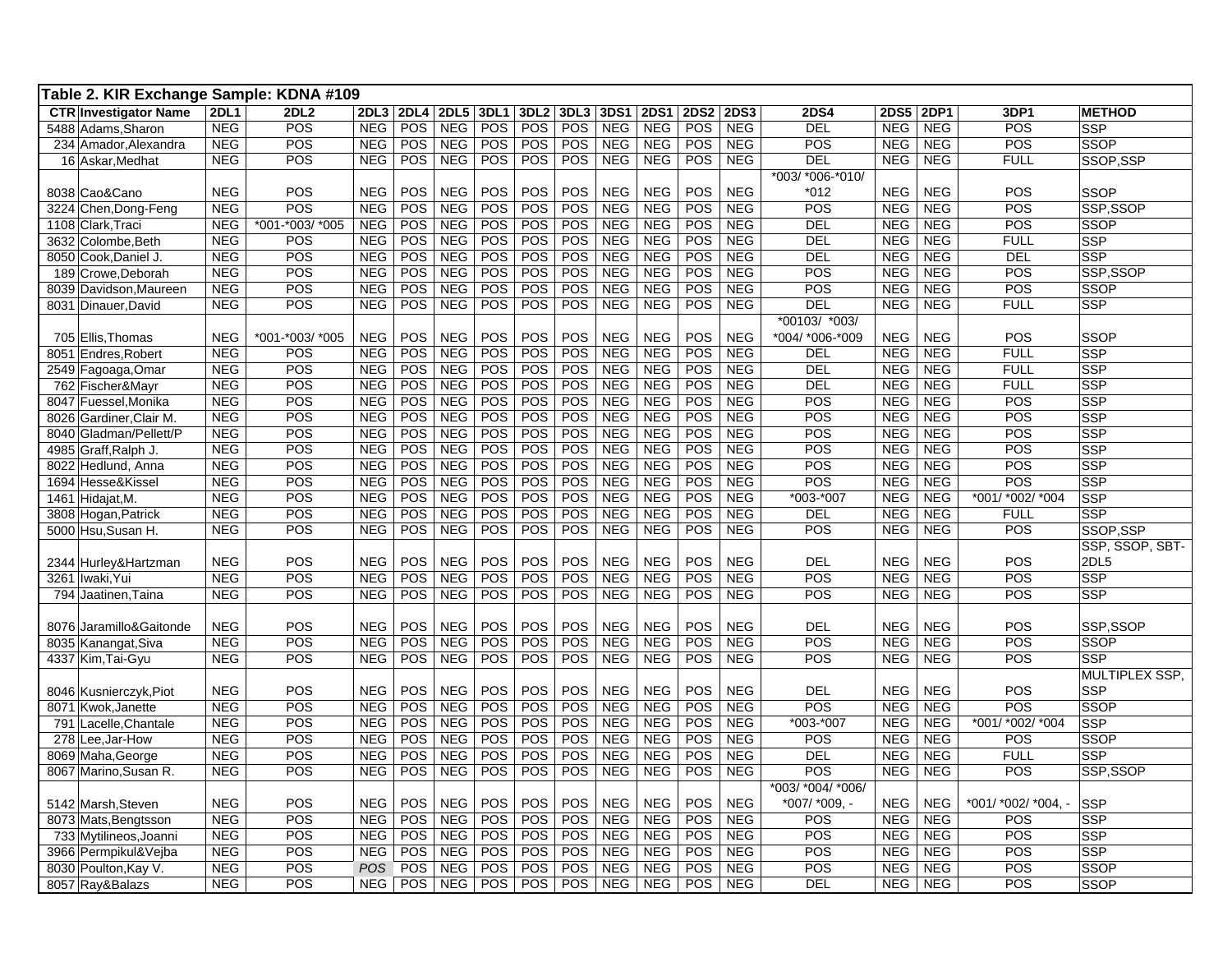| Table 2. KIR Exchange Sample: KDNA #109 |             |            |            |            |            |            |                  |            |            |             |            |            |                   |            |            |                            |                      |
|-----------------------------------------|-------------|------------|------------|------------|------------|------------|------------------|------------|------------|-------------|------------|------------|-------------------|------------|------------|----------------------------|----------------------|
| <b>CTR</b> Investigator Name            | <b>2DL1</b> | 2DL2       |            | 2DL3 2DL4  | 2DL5 3DL1  |            | 3DL <sub>2</sub> | 3DL3       | 3DS1       | <b>2DS1</b> | 2DS2 2DS3  |            | <b>2DS4</b>       | 2DS5 2DP1  |            | 3DP1                       | <b>METHOD</b>        |
| 3753 Reed&Rajalingam                    | <b>NEG</b>  | <b>POS</b> | <b>NEG</b> | POS        | <b>NEG</b> | POS        | POS              | <b>POS</b> | <b>NEG</b> | <b>NEG</b>  | POS        | <b>NEG</b> | POS               | NEG        | <b>NEG</b> | POS                        | SSOP, SSP            |
|                                         |             |            |            |            |            |            |                  |            |            |             |            |            | *003/ *004/ *006- |            |            |                            |                      |
| 8064 Roberts, Chrissy                   | <b>NEG</b>  | <b>NEG</b> | <b>NEG</b> | <b>POS</b> | <b>NEG</b> | <b>POS</b> | <b>POS</b>       | <b>POS</b> | <b>NEG</b> | <b>NEG</b>  | POS        | <b>NEG</b> | $*009. -$         | <b>NEG</b> | <b>NEG</b> | $*001/$ $*002/$ $*004$ , - | WGA-SSP              |
| 8060 Rost&Klein                         | NEG         | <b>POS</b> | NEG        | POS        | <b>NEG</b> | POS        | POS              | POS        | <b>NEG</b> | <b>NEG</b>  | POS        | <b>NEG</b> | POS               | <b>NEG</b> | NEG        | <b>POS</b>                 | <b>SSOP</b>          |
| 4251 Schiller, Jennifer                 | <b>NEG</b>  | POS        | <b>NEG</b> | POS        | <b>NEG</b> | POS        | POS              | <b>POS</b> | <b>NEG</b> | <b>NEG</b>  | POS        | <b>NEG</b> | POS               | <b>NEG</b> | <b>NEG</b> | POS                        | <b>SSOP</b>          |
| 3410 Schroeder, M.L.                    | NEG         | <b>POS</b> | NEG        | POS        | <b>NEG</b> | POS        | POS              | <b>POS</b> | <b>NEG</b> | <b>NEG</b>  | <b>POS</b> | <b>NEG</b> | <b>DEL</b>        | NEG        | NEG        | POS                        | <b>SSP</b>           |
|                                         |             |            |            |            |            | $*005.$    |                  |            |            |             |            |            |                   |            |            |                            |                      |
| 1426 Senitzer, David                    | <b>NEG</b>  | POS        | <b>NEG</b> | POS        | <b>NEG</b> | $*008$     | POS              | POS        | <b>NEG</b> | <b>NEG</b>  | POS        | <b>NEG</b> | <b>DEL</b>        | <b>NEG</b> | <b>NEG</b> | <b>POS</b>                 | MULTIPLEX-SSP        |
| 8077 Shanahan, Thomas                   | <b>NEG</b>  | POS        | <b>NEG</b> | POS        | <b>NEG</b> | POS        | POS              | POS        | <b>NEG</b> | <b>NEG</b>  | POS        | <b>NEG</b> | DEL               | <b>NEG</b> | <b>NEG</b> | <b>FULL</b>                | <b>SSP</b>           |
| 2518 Tambur, Anat                       | <b>NEG</b>  | POS        | <b>NEG</b> | POS        | NEG        | POS        | POS              | <b>POS</b> | <b>NEG</b> | <b>NEG</b>  | POS        | <b>NEG</b> | POS               | <b>NEG</b> | <b>NEG</b> | POS                        | <b>SSOP</b>          |
| 769 Tavoularis, Sofia                   | <b>NEG</b>  | POS        | <b>NEG</b> | POS        | <b>NEG</b> | POS        | POS              | <b>POS</b> | <b>NEG</b> | <b>NEG</b>  | <b>POS</b> | <b>NEG</b> | DEL               | <b>NEG</b> | NEG        | POS                        | SSOP, SSP            |
| 747 Tiercy, Jean-Marie                  | NEG         | POS        | <b>NEG</b> | POS        | NEG        | POS        | POS              | <b>POS</b> | <b>NEG</b> | <b>NEG</b>  | <b>POS</b> | <b>NEG</b> | DEL               | <b>NEG</b> | <b>NEG</b> | <b>FULL</b>                | <b>SSP</b>           |
| 5451 Tilanus, Marcel                    | <b>NEG</b>  | <b>POS</b> | <b>NEG</b> | POS        | <b>NEG</b> | POS        | POS              | <b>POS</b> | <b>NEG</b> | <b>NEG</b>  | <b>POS</b> | <b>NEG</b> | <b>POS</b>        | <b>NEG</b> | NEG        | POS                        | <b>SSOP</b>          |
| 4021 Trachtenberg, Eliz                 | <b>NEG</b>  | POS        | <b>NEG</b> | POS        | <b>NEG</b> | POS        | POS              | <b>POS</b> | <b>NEG</b> | <b>NEG</b>  | <b>POS</b> | <b>NEG</b> | POS               | <b>NEG</b> | <b>NEG</b> | POS                        | <b>SSP</b>           |
| 8024 Trowsdale, John                    | NEG         | POS        | <b>NEG</b> | <b>NT</b>  | <b>NEG</b> | POS        | NT               | <b>NT</b>  | <b>NEG</b> | <b>NEG</b>  | <b>POS</b> | <b>NEG</b> | <b>DEL</b>        | <b>NEG</b> | <b>NEG</b> | <b>FULL</b>                | <b>SSP</b>           |
|                                         |             |            |            |            |            |            |                  |            |            |             |            |            | *003/ *004/ *006/ |            |            |                            |                      |
| 5462 Turner, E.V.                       | <b>NEG</b>  | POS        | <b>NEG</b> | POS        | <b>NEG</b> | POS        | POS              | POS        | <b>NEG</b> | <b>NEG</b>  | POS        | <b>NEG</b> | *007/ *009        | <b>NEG</b> | <b>NEG</b> | $*001 - *006$              | <b>SSP</b>           |
| 8053 Tyan, Dolly                        | <b>NEG</b>  | POS        | <b>NEG</b> | POS        | <b>NEG</b> | POS        | POS              | <b>POS</b> | <b>NEG</b> | <b>NEG</b>  | <b>POS</b> | <b>NEG</b> | *003-*007         | <b>NEG</b> | <b>NEG</b> | *001/ *002/ *004           | SSP,SSOP             |
| 8028 Uhrberg, Markus                    | <b>NEG</b>  | POS        | <b>NEG</b> | <b>NT</b>  | <b>NEG</b> | POS        | POS              | <b>NT</b>  | <b>NEG</b> | <b>NEG</b>  | POS        | <b>NEG</b> | POS               | <b>NEG</b> | <b>NT</b>  | <b>NT</b>                  | <b>SSP</b>           |
| 3775 Vidan-Jeras, Blan                  | NEG         | <b>POS</b> | NEG        | <b>POS</b> | <b>NEG</b> | <b>POS</b> | POS              | <b>POS</b> | <b>NEG</b> | NEG         | <b>POS</b> | <b>NEG</b> | <b>POS</b>        | NEG        | <b>NEG</b> | POS                        | <b>SSP</b>           |
| 8023 Vilches, Carlos                    | <b>NEG</b>  | POS        | <b>NEG</b> | POS        | <b>NEG</b> | POS        | POS              | <b>POS</b> | <b>NEG</b> | <b>NEG</b>  | <b>POS</b> | <b>NEG</b> | <b>DEL</b>        | <b>NEG</b> | <b>NEG</b> | <b>FULL</b>                | <b>SSP</b>           |
| 3186 Watson, Narelle                    | <b>NEG</b>  | POS        | POS        | <b>POS</b> | <b>NEG</b> | POS        | POS              | <b>POS</b> | <b>NEG</b> | <b>NEG</b>  | <b>POS</b> | NEG        | POS               | <b>NEG</b> | <b>NEG</b> | POS                        | <b>SSP</b>           |
|                                         |             |            |            |            |            |            |                  |            |            |             |            |            | *003/ *004/ *006  |            |            |                            |                      |
| 124 Witt, Campbell                      | <b>NEG</b>  | <b>POS</b> | <b>NEG</b> | POS        | <b>NEG</b> | POS        | POS              | POS        | <b>NEG</b> | <b>NEG</b>  | POS        | <b>NEG</b> | *010/ *012/ *013  | <b>NEG</b> | <b>NT</b>  | <b>NT</b>                  | <b>MULTIPLEX SSP</b> |
| 1466 Yu, Neng                           | <b>NEG</b>  | POS        | <b>NEG</b> | POS        | NEG        | POS        | POS              | <b>POS</b> | <b>NEG</b> | <b>NEG</b>  | POS        | <b>NEG</b> | POS               | <b>NEG</b> | <b>NEG</b> | POS                        | <b>SSOP</b>          |
| 5282 Yu, Neng                           | <b>NEG</b>  | POS        | <b>NEG</b> | POS        | <b>NEG</b> | POS        | POS              | <b>POS</b> | <b>NEG</b> | <b>NEG</b>  | POS        | <b>NEG</b> | <b>DEL</b>        | <b>NEG</b> | <b>NEG</b> | <b>FULL</b>                | <b>SSP</b>           |
| 713 Zachary, Andrea                     | NEG         | <b>POS</b> | NEG        | <b>POS</b> | <b>NEG</b> | POS        | POS              | <b>POS</b> | <b>NEG</b> | <b>NEG</b>  | <b>POS</b> | <b>NEG</b> | DEL               | <b>NEG</b> | <b>NEG</b> | <b>FULL</b>                | <b>SSP</b>           |
|                                         |             |            |            |            |            |            |                  |            |            |             |            |            |                   |            |            |                            |                      |
|                                         |             |            |            |            |            |            |                  |            |            |             |            |            |                   |            |            |                            |                      |
|                                         |             |            |            |            |            |            |                  |            |            |             |            |            |                   |            |            |                            |                      |
|                                         |             |            |            |            |            |            |                  |            |            |             |            |            |                   |            |            |                            |                      |
|                                         |             |            |            |            |            |            |                  |            |            |             |            |            |                   |            |            |                            |                      |
|                                         |             |            |            |            |            |            |                  |            |            |             |            |            |                   |            |            |                            |                      |
|                                         |             |            |            |            |            |            |                  |            |            |             |            |            |                   |            |            |                            |                      |
|                                         |             |            |            |            |            |            |                  |            |            |             |            |            |                   |            |            |                            |                      |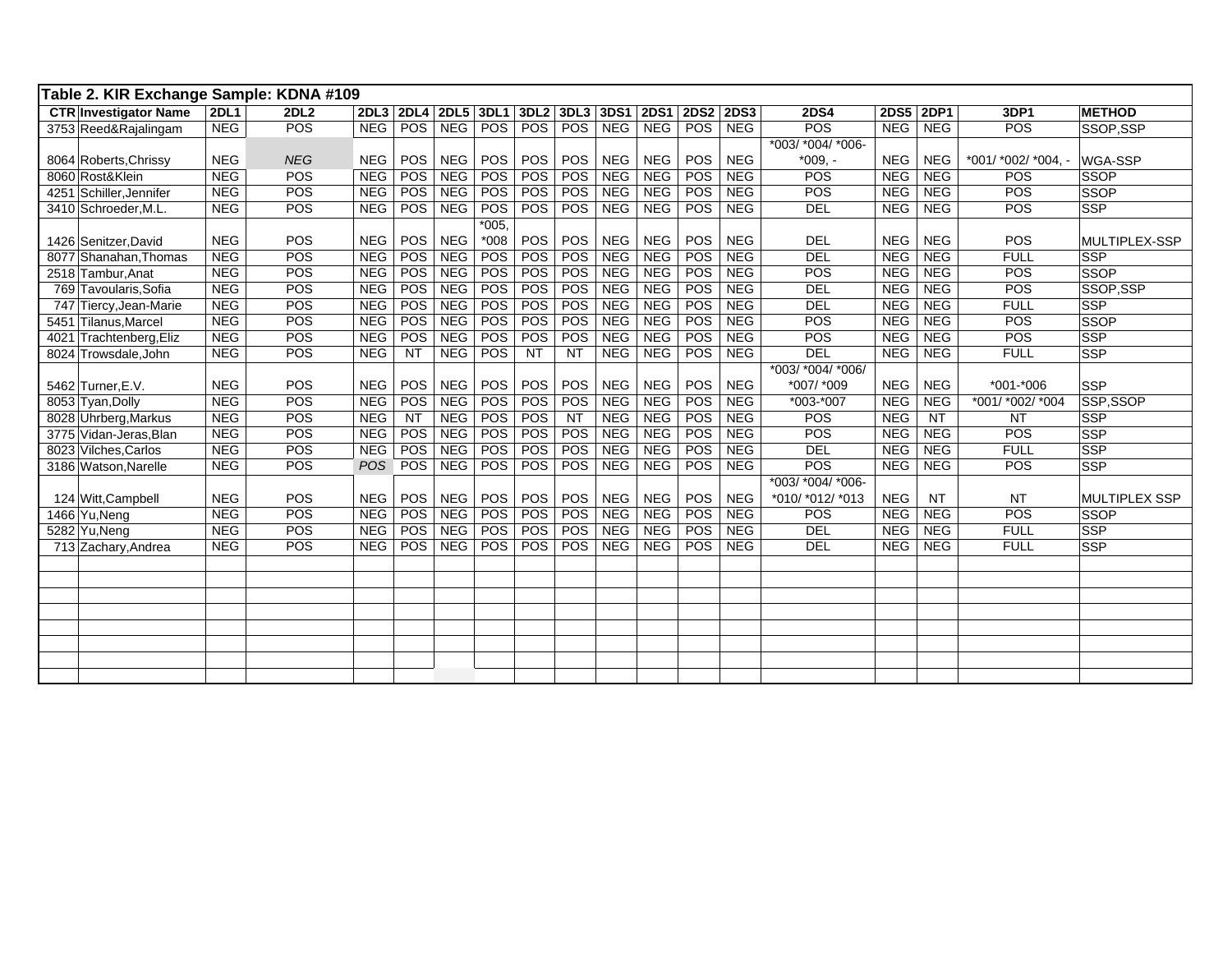| Table 3. KIR Exchange Sample: KDNA #110 (Asian) |             |                |            |                |            |               |            |            |      |             |             |             |                 |            |            |                  |                 |
|-------------------------------------------------|-------------|----------------|------------|----------------|------------|---------------|------------|------------|------|-------------|-------------|-------------|-----------------|------------|------------|------------------|-----------------|
| <b>CTR Investigator Name</b>                    | <b>2DL1</b> | <b>2DL2</b>    |            | 2DL3 2DL4 2DL5 |            | 3DL1          | 3DL2 3DL3  |            | 3DS1 | <b>2DS1</b> | <b>2DS2</b> | <b>2DS3</b> | <b>2DS4</b>     | 2DS5 2DP1  |            | 3DP1             | <b>METHOD</b>   |
| 5488 Adams, Sharon                              | <b>NEG</b>  | POS            | <b>NEG</b> | POS            | <b>NEG</b> | POS           | POS        | POS        | POS  | <b>NEG</b>  | POS         | <b>NEG</b>  | <b>DEL</b>      | <b>NEG</b> | <b>NEG</b> | POS              | <b>SSP</b>      |
| 234 Amador, Alexandra                           | <b>NEG</b>  | POS            | NEG        | <b>POS</b>     | <b>NEG</b> | POS           | <b>POS</b> | POS        | POS  | <b>NEG</b>  | POS         | <b>NEG</b>  | POS             | <b>NEG</b> | <b>NEG</b> | POS              | <b>SSOP</b>     |
| 16 Askar, Medhat                                | <b>NEG</b>  | POS            | NEG        | POS            | <b>NEG</b> | POS           | POS        | POS        | POS  | <b>NEG</b>  | POS         | <b>NEG</b>  | <b>DEL</b>      | NEG        | <b>NEG</b> | <b>FULL</b>      | SSOP,SSP        |
|                                                 |             |                |            |                |            |               |            |            |      |             |             |             | *003/ *006-010/ |            |            |                  |                 |
| 8038 Cao&Cano                                   | <b>NEG</b>  | POS            | <b>NEG</b> | POS            | <b>NEG</b> | POS           | POS        | POS        | POS  | <b>NEG</b>  | POS         | <b>NEG</b>  | $*012$          | <b>NEG</b> | <b>NEG</b> | POS              | <b>SSOP</b>     |
| 3224 Chen, Dong-Feng                            | <b>NEG</b>  | POS            | <b>NEG</b> | <b>POS</b>     | <b>NEG</b> | POS           | <b>POS</b> | POS        | POS  | <b>NEG</b>  | <b>POS</b>  | <b>NEG</b>  | <b>POS</b>      | NEG        | <b>NEG</b> | <b>POS</b>       | SSP,SSOP        |
|                                                 |             | $*001 - *003/$ |            |                |            |               |            |            |      |             |             |             |                 |            |            |                  |                 |
| 1108 Clark, Traci                               | <b>NEG</b>  | $*005$         | <b>NEG</b> | POS            | <b>NEG</b> | POS           | POS        | POS        | POS  | <b>NEG</b>  | POS         | <b>NEG</b>  | <b>DEL</b>      | <b>NEG</b> | <b>NEG</b> | POS              | <b>SSOP</b>     |
| 3632 Colombe, Beth                              | <b>NEG</b>  | POS            | <b>NEG</b> | POS            | <b>NEG</b> | POS           | POS        | POS        | POS  | <b>NEG</b>  | POS         | <b>NEG</b>  | <b>DEL</b>      | <b>NEG</b> | <b>NEG</b> | <b>FULL</b>      | <b>SSP</b>      |
| 8050 Cook,Daniel J.                             | <b>NEG</b>  | POS            | <b>NEG</b> | <b>POS</b>     | <b>NEG</b> | POS           | POS        | POS        | POS  | <b>NEG</b>  | POS         | <b>NEG</b>  | DEL             | <b>NEG</b> | <b>NEG</b> | <b>FULL</b>      | <b>SSP</b>      |
| 189 Crowe, Deborah                              | <b>NEG</b>  | POS            | <b>NEG</b> | POS            | <b>NEG</b> | POS           | POS        | POS        | POS  | <b>NEG</b>  | <b>POS</b>  | <b>NEG</b>  | POS             | <b>NEG</b> | NEG        | POS              | SSP,SSOP        |
| 8039 Davidson.Maureen                           | <b>NEG</b>  | POS            | <b>NEG</b> | POS            | <b>NEG</b> | POS           | POS        | POS        | POS  | <b>NEG</b>  | <b>POS</b>  | <b>NEG</b>  | POS             | <b>NEG</b> | <b>NEG</b> | POS              | SSOP            |
| 8031 Dinauer, David                             | <b>NEG</b>  | POS            | <b>NEG</b> | <b>POS</b>     | <b>NEG</b> | POS           | <b>POS</b> | POS        | POS  | <b>NEG</b>  | POS         | <b>NEG</b>  | DEL             | <b>NEG</b> | <b>NEG</b> | <b>FULL</b>      | <b>SSP</b>      |
|                                                 |             | $*001 - *003/$ |            |                |            |               |            |            |      |             |             |             | *00103/ *003/   |            |            |                  |                 |
| 705 Ellis, Thomas                               | <b>NEG</b>  | $*005$         | <b>NEG</b> | <b>POS</b>     | <b>NEG</b> | <b>POS</b>    | <b>POS</b> | POS        | POS  | <b>NEG</b>  | <b>POS</b>  | <b>NEG</b>  | *004/ *006-*009 | <b>NEG</b> | <b>NEG</b> | <b>POS</b>       | <b>SSOP</b>     |
|                                                 |             |                |            |                |            |               |            |            |      |             |             |             |                 |            |            |                  |                 |
| 8051 Endres, Robert                             | <b>NEG</b>  | POS            | <b>NEG</b> | <b>POS</b>     | <b>NEG</b> | POS           | POS        | POS        | POS  | <b>NEG</b>  | POS         | <b>NEG</b>  | <b>DEL</b>      | <b>NEG</b> | <b>NEG</b> | <b>FULL</b>      | SSP             |
| 2549 Fagoaga,Omar                               | <b>NEG</b>  | POS            | <b>NEG</b> | POS            | <b>NEG</b> | POS           | POS        | POS        | POS  | <b>NEG</b>  | POS         | <b>NEG</b>  | <b>DEL</b>      | <b>NEG</b> | <b>NEG</b> | <b>FULL</b>      | <b>SSP</b>      |
| 762 Fischer&Mayr                                | <b>NEG</b>  | POS            | <b>NEG</b> | POS            | <b>NEG</b> | POS           | POS        | POS        | POS  | <b>NEG</b>  | POS         | <b>NEG</b>  | DEL             | <b>NEG</b> | <b>NEG</b> | <b>FULL</b>      | <b>SSP</b>      |
| 8047 Fuessel, Monika                            | <b>NEG</b>  | POS            | <b>NEG</b> | POS            | <b>NEG</b> | POS           | POS        | POS        | POS  | <b>NEG</b>  | POS         | <b>NEG</b>  | POS             | <b>NEG</b> | <b>NEG</b> | POS              | <b>SSP</b>      |
| 8026 Gardiner, Clair M.                         | <b>NEG</b>  | POS            | <b>NEG</b> | <b>POS</b>     | <b>NEG</b> | POS           | POS        | POS        | POS  | <b>NEG</b>  | POS         | <b>NEG</b>  | POS             | <b>NEG</b> | <b>NEG</b> | POS              | <b>SSP</b>      |
| 8040 Gladman/Pellett/P                          | <b>NEG</b>  | POS            | <b>NEG</b> | POS            | <b>NEG</b> | POS           | POS        | POS        | POS  | <b>NEG</b>  | POS         | <b>NEG</b>  | POS             | <b>NEG</b> | <b>NEG</b> | POS              | SSP             |
| 4985 Graff, Ralph J.                            | <b>NEG</b>  | POS            | <b>NEG</b> | POS            | <b>NEG</b> | POS           | POS        | POS        | POS  | <b>NEG</b>  | POS         | <b>NEG</b>  | POS             | <b>NEG</b> | <b>NEG</b> | POS              | <b>SSP</b>      |
| 8022 Hedlund, Anna                              | <b>NEG</b>  | POS            | <b>NEG</b> | POS            | <b>NEG</b> | POS           | POS        | POS        | POS  | <b>NEG</b>  | POS         | <b>NEG</b>  | POS             | <b>NEG</b> | <b>NEG</b> | POS              | <b>SSP</b>      |
| 1694 Hesse&Kissel                               | <b>NEG</b>  | POS            | <b>NEG</b> | POS            | <b>NEG</b> | POS           | POS        | POS        | POS  | <b>NEG</b>  | POS         | <b>NEG</b>  | POS             | <b>NEG</b> | <b>NEG</b> | POS              | <b>SSP</b>      |
|                                                 |             |                |            |                |            |               |            |            |      |             |             |             |                 |            |            |                  |                 |
| 1461 Hidajat, M.                                | <b>NEG</b>  | POS            | <b>NEG</b> | <b>POS</b>     | <b>NEG</b> | POS           | POS        | POS        | POS  | <b>NEG</b>  | <b>POS</b>  | <b>NEG</b>  | *003-*007       | <b>NEG</b> | <b>NEG</b> | *001/ *002/ *004 | <b>SSP</b>      |
|                                                 |             |                |            |                |            |               |            |            |      |             |             |             |                 |            |            |                  |                 |
|                                                 |             |                |            |                |            | *00401-00403/ |            |            |      |             |             |             |                 |            |            |                  |                 |
| 3808 Hogan, Patrick                             | <b>NEG</b>  | POS            | <b>NEG</b> | <b>POS</b>     | <b>NEG</b> | *021/ *036+   | <b>POS</b> | POS        | POS  | <b>NEG</b>  | POS         | <b>NEG</b>  | <b>DEL</b>      | <b>NEG</b> | <b>NEG</b> | <b>FULL</b>      | <b>SSP</b>      |
| 5000 Hsu, Susan H.                              | <b>NEG</b>  | POS            | <b>NEG</b> | POS            | <b>NEG</b> | POS           | <b>POS</b> | <b>POS</b> | POS  | <b>NEG</b>  | POS         | <b>NEG</b>  | POS             | <b>NEG</b> | <b>NEG</b> | POS              | SSOP.SSP        |
|                                                 |             |                |            |                |            |               |            |            |      |             |             |             |                 |            |            |                  | SSP, SSOP, SBT- |
| 2344 Hurley&Hartzman                            | <b>NEG</b>  | POS            | <b>NEG</b> | POS            | <b>NEG</b> | POS           | POS        | POS        | POS  | <b>NEG</b>  | POS         | <b>NEG</b>  | <b>DEL</b>      | <b>NEG</b> | <b>NEG</b> | POS              | 2DL5            |
| 3261 Iwaki, Yui                                 | <b>NEG</b>  | POS            | <b>NEG</b> | <b>POS</b>     | <b>NEG</b> | POS           | POS        | POS        | POS  | <b>NEG</b>  | POS         | <b>NEG</b>  | POS             | <b>NEG</b> | <b>NEG</b> | POS              | <b>SSP</b>      |
|                                                 |             |                |            |                |            |               |            |            |      |             |             |             |                 |            |            |                  |                 |
| 794 Jaatinen, Taina                             | <b>NEG</b>  | POS            | <b>NEG</b> | <b>POS</b>     | <b>NEG</b> | POS           | POS        | POS        | POS  | <b>NEG</b>  | <b>POS</b>  | <b>NEG</b>  | POS             | <b>NEG</b> | <b>NEG</b> | POS              | <b>SSP</b>      |
|                                                 |             |                |            |                |            |               |            |            |      |             |             |             |                 |            |            |                  |                 |
| 8076 Jaramillo&Gaitonde                         | <b>NEG</b>  | POS            | <b>NEG</b> | POS            | <b>NEG</b> | POS           | POS        | POS        | POS  | <b>NEG</b>  | POS         | <b>NEG</b>  | <b>DEL</b>      | <b>NEG</b> | <b>NEG</b> | POS              | SSP,SSOP        |
| 8035 Kanangat, Siva                             | <b>NEG</b>  | POS            | <b>NEG</b> | POS            | <b>NEG</b> | POS           | POS        | POS        | POS  | <b>NEG</b>  | POS         | <b>NEG</b>  | POS             | <b>NEG</b> | <b>NEG</b> | POS              | <b>SSOP</b>     |
| 4337 Kim, Tai-Gyu                               | <b>NEG</b>  | POS            | <b>NEG</b> | POS            | <b>NEG</b> | POS           | POS        | POS        | POS  | <b>NEG</b>  | POS         | <b>NEG</b>  | POS             | <b>NEG</b> | <b>NEG</b> | POS              | <b>SSP</b>      |
|                                                 |             |                |            |                |            |               |            |            |      |             |             |             |                 |            |            |                  | MULTIPLEX SSP,  |
| 8046 Kusnierczyk, Piot                          | <b>NEG</b>  | POS            | <b>NEG</b> | <b>POS</b>     | <b>NEG</b> | POS           | POS        | POS        | POS  | <b>NEG</b>  | POS         | <b>NEG</b>  | <b>DEL</b>      | <b>NEG</b> | <b>NEG</b> | POS              | SSP             |
| 8071 Kwok,Janette                               | <b>NEG</b>  | POS            | <b>NEG</b> | POS            | <b>NEG</b> | POS           | POS        | POS        | POS  | <b>NEG</b>  | POS         | <b>NEG</b>  | POS             | <b>NEG</b> | <b>NEG</b> | POS              | <b>SSOP</b>     |
| 791 Lacelle, Chantale                           | <b>NEG</b>  | POS            | $*010$     | POS            | <b>NEG</b> | POS           | POS        | POS        | POS  | <b>NEG</b>  | POS         | <b>NEG</b>  | DEL             | <b>NEG</b> | <b>NEG</b> | <b>FULL</b>      | <b>SSP</b>      |
|                                                 |             |                |            |                |            |               |            |            |      |             |             |             |                 |            |            |                  |                 |
| 278 Lee, Jar-How                                | <b>NEG</b>  | POS            | <b>POS</b> | POS            | <b>NEG</b> | POS           | POS        | POS        | POS  | <b>NEG</b>  | POS         | <b>NEG</b>  | POS             | <b>NEG</b> | <b>NEG</b> | POS              | <b>SSOP</b>     |
| 8069 Maha, George                               | <b>NEG</b>  | POS            | <b>NEG</b> | POS            | <b>NEG</b> | POS           | POS        | POS        | POS  | <b>NEG</b>  | POS         | <b>NEG</b>  | <b>DEL</b>      | <b>NEG</b> | <b>NEG</b> | <b>FULL</b>      | <b>SSP</b>      |
| 8067 Marino, Susan R.                           | <b>NEG</b>  | POS            | <b>NEG</b> | POS            | <b>NEG</b> | POS           | <b>POS</b> | POS        | POS  | NEG         | POS         | <b>NEG</b>  | POS             | <b>NEG</b> | NEG        | POS              | SSP,SSOP        |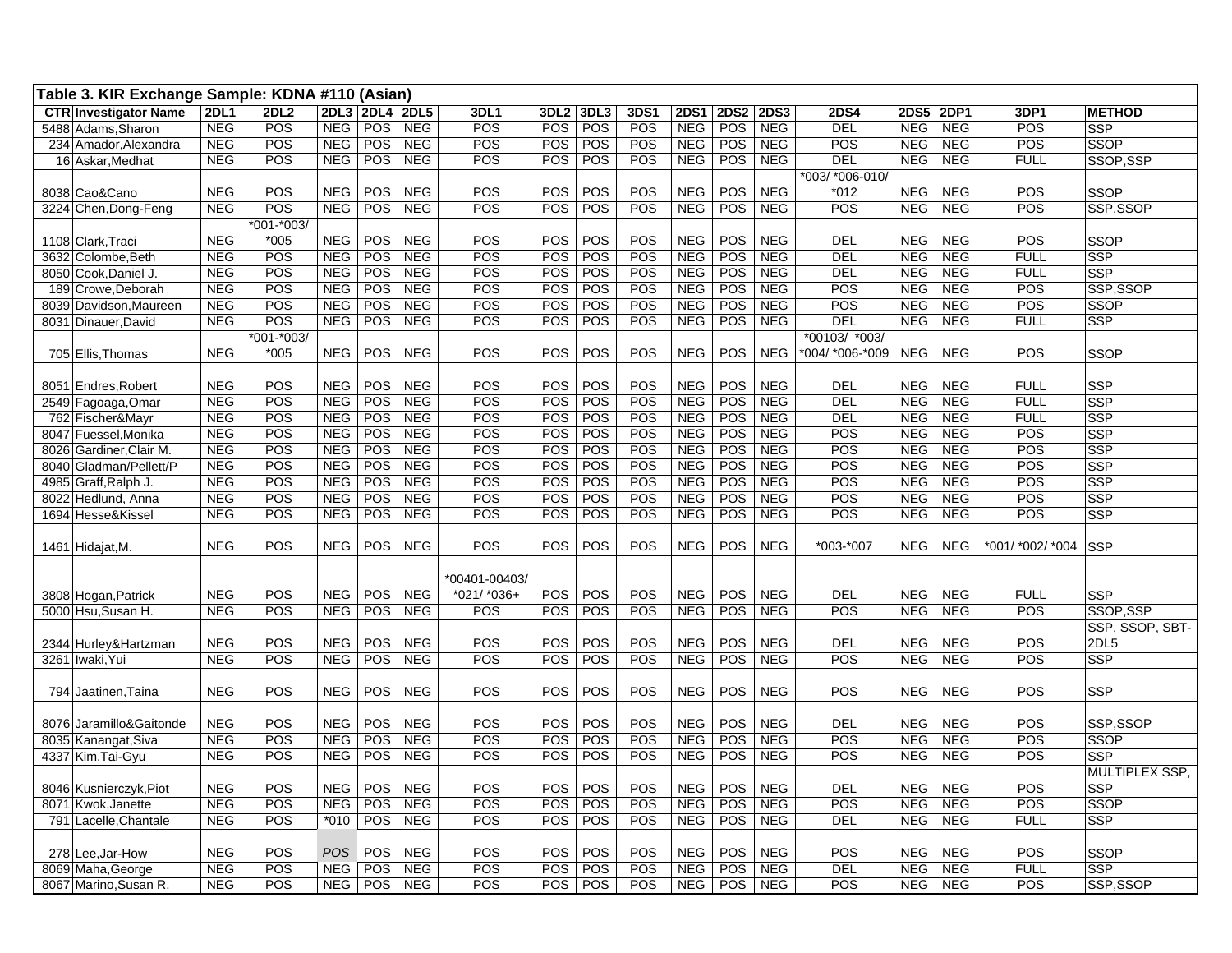| Table 3. KIR Exchange Sample: KDNA #110 (Asian) |             |             |            |                |            |              |            |           |        |             |            |            |                  |            |            |                        |                      |
|-------------------------------------------------|-------------|-------------|------------|----------------|------------|--------------|------------|-----------|--------|-------------|------------|------------|------------------|------------|------------|------------------------|----------------------|
| <b>CTR Investigator Name</b>                    | <b>2DL1</b> | <b>2DL2</b> |            | 2DL3 2DL4 2DL5 |            | 3DL1         | 3DL2 3DL3  |           | 3DS1   | <b>2DS1</b> |            | 2DS2 2DS3  | <b>2DS4</b>      |            | 2DS5 2DP1  | 3DP1                   | <b>METHOD</b>        |
|                                                 |             |             |            |                |            |              |            |           |        |             |            |            | *003/ *004/      |            |            |                        |                      |
|                                                 |             |             |            |                |            |              |            |           |        |             |            |            | *006/ *007/      |            |            |                        |                      |
| 5142 Marsh, Steven                              | <b>NEG</b>  | POS         | <b>NEG</b> | POS            | <b>NEG</b> | POS          | <b>POS</b> | POS       | *01301 | <b>NEG</b>  | POS        | <b>NEG</b> | $*009. -$        | <b>NEG</b> | <b>NEG</b> | *001/ *002/ *004, -SSP |                      |
| 8073 Mats, Bengtsson                            | <b>NEG</b>  | POS         | <b>NEG</b> | POS            | <b>NEG</b> | POS          | <b>POS</b> | POS       | POS    | <b>NEG</b>  | POS        | <b>NEG</b> | POS              | <b>NEG</b> | <b>NEG</b> | POS                    | <b>SSP</b>           |
| 733 Mytilineos, Joanni                          | <b>NEG</b>  | POS         | <b>NEG</b> | POS            | <b>NEG</b> | POS          | POS        | POS       | POS    | <b>NEG</b>  | POS        | <b>NEG</b> | POS              | <b>NEG</b> | <b>NEG</b> | POS                    | <b>SSP</b>           |
| 3966 Permpikul&Vejba                            | <b>NEG</b>  | POS         | <b>NEG</b> | POS            | <b>NEG</b> | POS          | <b>POS</b> | POS       | POS    | <b>NEG</b>  | POS        | <b>NEG</b> | POS              | <b>NEG</b> | <b>NEG</b> | POS                    | SSP                  |
| 8030 Poulton, Kay V.                            | <b>NEG</b>  | POS         | <b>POS</b> | POS            | <b>NEG</b> | POS          | <b>POS</b> | POS       | POS    | <b>NEG</b>  | POS        | <b>NEG</b> | POS              | <b>NEG</b> | <b>NEG</b> | POS                    | SSOP                 |
| 8057 Ray&Balazs                                 | <b>NEG</b>  | POS         | <b>NEG</b> | POS            | NEG        | POS          | POS        | POS       | POS    | <b>NEG</b>  | <b>POS</b> | <b>NEG</b> | DEL              | <b>NEG</b> | <b>NEG</b> | POS                    | SSOP                 |
| 3753 Reed&Rajalingam                            | <b>NEG</b>  | POS         | <b>NEG</b> | POS            | <b>NEG</b> | POS          | POS        | POS       | POS    | <b>NEG</b>  | <b>POS</b> | NEG        | POS              | <b>NEG</b> | <b>NEG</b> | POS                    | SSOP,SSP             |
|                                                 |             |             |            |                |            |              |            |           |        |             |            |            | *003/ *004/ *006 |            |            |                        |                      |
| 8064 Roberts, Chrissy                           | <b>NEG</b>  | <b>NEG</b>  | <b>NEG</b> | POS            | <b>NEG</b> | POS          | POS        | POS       | POS    | <b>NEG</b>  | POS        | <b>NEG</b> | $*009. -$        | <b>NEG</b> | <b>NEG</b> | *001/ *002/ *004,      | -WGA-SSP             |
| 8060 Rost&Klein                                 | <b>NEG</b>  | POS         | <b>NEG</b> | POS            | <b>NEG</b> | POS          | POS        | POS       | POS    | <b>NEG</b>  | POS        | <b>NEG</b> | POS              | <b>NEG</b> | <b>NEG</b> | POS                    | <b>SSOP</b>          |
| Schiller, Jennifer<br>4251                      | <b>NEG</b>  | POS         | <b>NEG</b> | POS            | <b>NEG</b> | <b>POS</b>   | POS        | POS       | POS    | <b>NEG</b>  | POS        | <b>NEG</b> | POS              | <b>NEG</b> | <b>NEG</b> | POS                    | SSOP                 |
| 3410 Schroeder, M.L                             | <b>NEG</b>  | POS         | <b>NEG</b> | POS            | <b>NEG</b> | POS          | <b>POS</b> | POS       | POS    | <b>NEG</b>  | <b>POS</b> | POS        | <b>DEL</b>       | <b>NEG</b> | <b>NEG</b> | POS                    | SSP                  |
| 1426 Senitzer, David                            | <b>NEG</b>  | POS         | NEG        | POS            | <b>NEG</b> | *00401, *009 | POS        | POS       | POS    | <b>NEG</b>  | POS        | <b>NEG</b> | DEL              | <b>NEG</b> | <b>NEG</b> | POS                    | <b>MULTIPLEX SSP</b> |
| 8077 Shanahan, Thomas                           | <b>NEG</b>  | POS         | <b>NEG</b> | POS            | <b>NEG</b> | POS          | <b>POS</b> | POS       | POS    | <b>NEG</b>  | <b>POS</b> | <b>NEG</b> | <b>DEL</b>       | <b>NEG</b> | <b>NEG</b> | <b>FULL</b>            | <b>SSP</b>           |
| 2518 Tambur, Anat                               | <b>NEG</b>  | POS         | <b>NEG</b> | POS            | <b>NEG</b> | POS          | POS        | POS       | POS    | <b>NEG</b>  | POS        | <b>NEG</b> | POS              | <b>NEG</b> | <b>NEG</b> | POS                    | <b>SSOP</b>          |
| 769 Tavoularis, Sofia                           | <b>NEG</b>  | POS         | <b>NEG</b> | POS            | <b>NEG</b> | POS          | <b>POS</b> | POS       | POS    | <b>NEG</b>  | <b>POS</b> | <b>NEG</b> | <b>DEL</b>       | <b>NEG</b> | <b>NEG</b> | POS                    | SSOP.SSP             |
| 747 Tiercy, Jean-Marie                          | <b>NEG</b>  | POS         | <b>NEG</b> | POS            | NEG        | POS          | POS        | POS       | POS    | <b>NEG</b>  | POS        | <b>NEG</b> | <b>DEL</b>       | <b>NEG</b> | <b>NEG</b> | <b>FULL</b>            | <b>SSP</b>           |
| 5451 Tilanus.Marcel                             | <b>NEG</b>  | POS         | <b>NEG</b> | POS            | <b>NEG</b> | POS          | POS        | POS       | POS    | <b>NEG</b>  | POS        | <b>NEG</b> | POS              | <b>NEG</b> | <b>NEG</b> | POS                    | SSOP                 |
| 4021 Trachtenberg, Eliz                         | <b>NEG</b>  | POS         | <b>NEG</b> | POS            | <b>NEG</b> | POS          | POS        | POS       | POS    | <b>NEG</b>  | POS        | <b>NEG</b> | POS              | <b>NEG</b> | <b>NEG</b> | POS                    | SSP                  |
| 8024 Trowsdale, John                            | <b>NEG</b>  | POS         | <b>NEG</b> | NT             | <b>NEG</b> | POS          | <b>NT</b>  | <b>NT</b> | POS    | <b>NEG</b>  | POS        | <b>NEG</b> | <b>DEL</b>       | <b>NEG</b> | <b>NEG</b> | <b>FULL</b>            | <b>SSP</b>           |
|                                                 |             |             |            |                |            |              |            |           |        |             |            |            | *003/ *004/      |            |            |                        |                      |
| 5462 Turner, E.V.                               | <b>NEG</b>  | POS         | <b>NEG</b> | <b>POS</b>     | <b>NEG</b> | POS          | <b>POS</b> | POS       | POS    | <b>NEG</b>  | POS        | <b>NEG</b> | *006/ *007/ *009 | <b>NEG</b> | <b>NEG</b> | $*001 - *006$          | <b>SSP</b>           |
|                                                 |             |             |            |                |            |              |            |           |        |             |            |            |                  |            |            |                        |                      |
| 8053 Tyan, Dolly                                | <b>NEG</b>  | POS         | <b>NEG</b> | POS            | <b>NEG</b> | POS          | POS        | POS       | POS    | <b>NEG</b>  | POS        | <b>NEG</b> | *003-*007        | <b>NEG</b> | <b>NEG</b> | *001/ *002/ *004       | SSP,SSOP             |
| 8028 Uhrberg, Markus                            | <b>NEG</b>  | POS         | <b>NEG</b> | <b>NT</b>      | <b>NEG</b> | POS          | POS        | <b>NT</b> | POS    | <b>NEG</b>  | POS        | <b>NEG</b> | POS              | <b>NEG</b> | <b>NT</b>  | <b>NT</b>              | SSP                  |
| 3775 Vidan-Jeras, Blan                          | <b>NEG</b>  | POS         | <b>NEG</b> | POS            | <b>NEG</b> | POS          | POS        | POS       | POS    | <b>NEG</b>  | POS        | <b>NEG</b> | POS              | <b>NEG</b> | <b>NEG</b> | POS                    | SSP                  |
| 8023 Vilches, Carlos                            | <b>NEG</b>  | POS         | <b>NEG</b> | POS            | <b>NEG</b> | POS          | POS        | POS       | POS    | <b>NEG</b>  | POS        | <b>NEG</b> | <b>DEL</b>       | <b>NEG</b> | <b>NEG</b> | <b>FULL</b>            | <b>SSP</b>           |
| 3186 Watson, Narelle                            | <b>NEG</b>  | POS         | <b>POS</b> | POS            | <b>NEG</b> | POS          | POS        | POS       | POS    | <b>NEG</b>  | POS        | <b>NEG</b> | POS              | <b>NEG</b> | <b>NEG</b> | POS                    | <b>SSP</b>           |
|                                                 |             |             |            |                |            |              |            |           |        |             |            |            |                  |            |            |                        |                      |
|                                                 |             |             |            |                |            |              |            |           |        |             |            |            | *003/ *004/ *006 |            |            |                        |                      |
| 124 Witt, Campbell                              | <b>NEG</b>  | POS         | <b>NEG</b> | POS            | <b>NEG</b> | POS          | POS        | POS       | POS    | <b>NEG</b>  | <b>POS</b> | <b>NEG</b> | *010/ *012/ *013 | <b>NEG</b> | <b>NT</b>  | <b>NT</b>              | <b>MULTIPLEX SSP</b> |
| 1466 Yu, Neng                                   | <b>NEG</b>  | POS         | <b>NEG</b> | POS            | <b>NEG</b> | POS          | POS        | POS       | POS    | <b>NEG</b>  | POS        | <b>NEG</b> | POS              | <b>NEG</b> | <b>NEG</b> | POS                    | <b>SSOP</b>          |
| 5282 Yu, Neng                                   | <b>NEG</b>  | POS         | <b>NEG</b> | POS            | <b>NEG</b> | POS          | POS        | POS       | POS    | <b>NEG</b>  | POS        | <b>NEG</b> | <b>DEL</b>       | <b>NEG</b> | <b>NEG</b> | <b>FULL</b>            | <b>SSP</b>           |
| 713 Zachary, Andrea                             | <b>NEG</b>  | POS         | <b>NEG</b> | POS            | <b>NEG</b> | POS          | POS        | POS       | POS    | <b>NEG</b>  | POS        | <b>NEG</b> | DEL              | <b>NEG</b> | <b>NEG</b> | <b>FULL</b>            | SSP                  |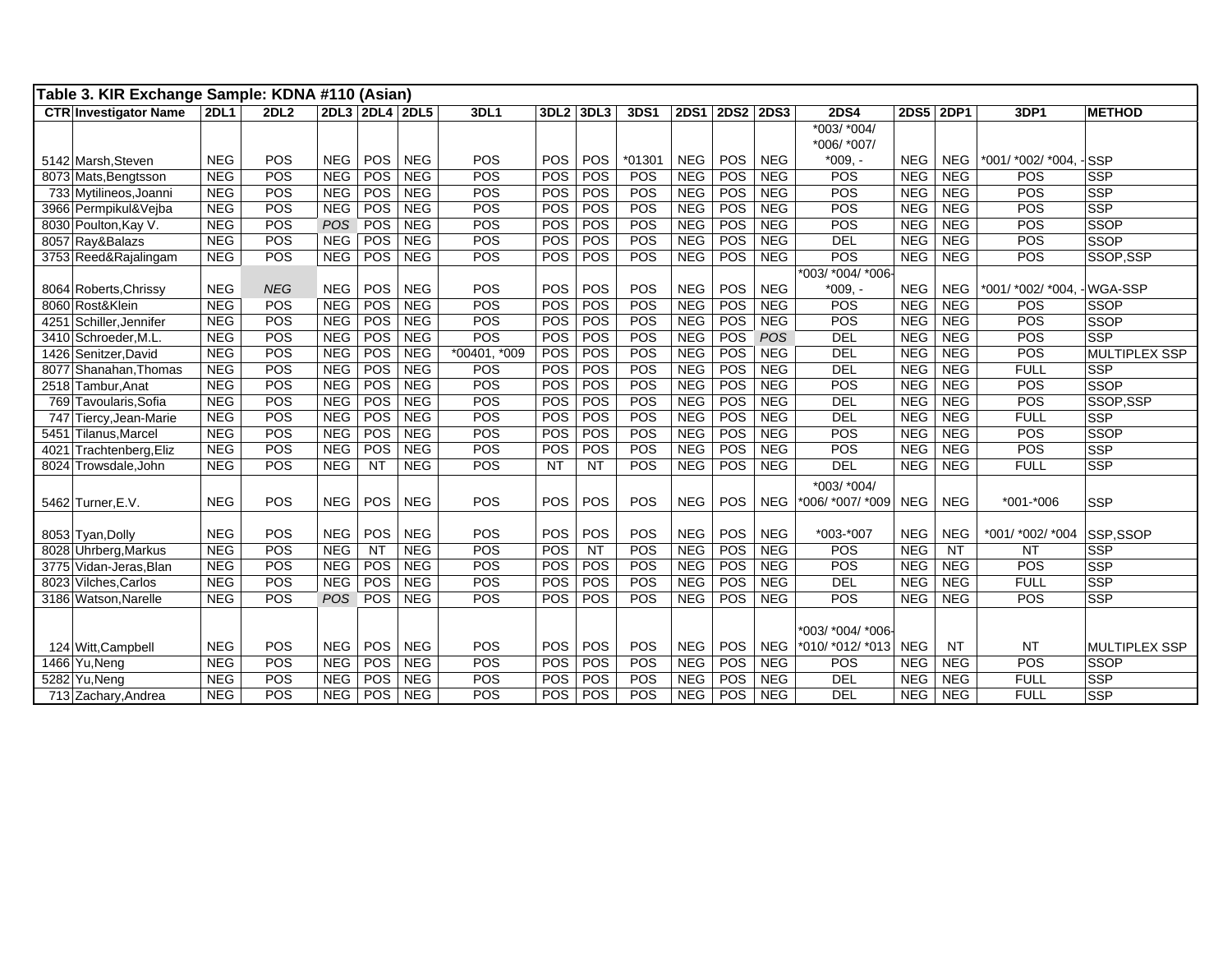| Table 4. KIR Exchange Sample: KDNA #111 (Black) |             |                               |                             |                          |                               |                          |                   |            |            |                          |             |             |                                                      |                          |                   |                         |                              |
|-------------------------------------------------|-------------|-------------------------------|-----------------------------|--------------------------|-------------------------------|--------------------------|-------------------|------------|------------|--------------------------|-------------|-------------|------------------------------------------------------|--------------------------|-------------------|-------------------------|------------------------------|
| <b>CTR Investigator Name</b>                    | <b>2DL1</b> | <b>2DL2</b>                   | 2DL3                        | <b>2DL4</b>              | <b>2DL5</b>                   | 3DL1                     | 3DL <sub>2</sub>  | 3DL3       | 3DS1       | <b>2DS1</b>              | <b>2DS2</b> | <b>2DS3</b> | <b>2DS4</b>                                          | 2DS5                     | <b>2DP1</b>       | 3DP1                    | <b>METHOD</b>                |
| 5488 Adams, Sharon                              | <b>POS</b>  | POS                           | POS                         | <b>POS</b>               | B                             | <b>POS</b>               | <b>POS</b>        | POS        | POS        | <b>NEG</b>               | POS         | POS         | POS                                                  | <b>NEG</b>               | POS               | POS                     | <b>SSP</b>                   |
| 234 Amador, Alexandra                           | POS         | POS                           | POS                         | POS                      | POS                           | <b>POS</b>               | <b>POS</b>        | POS        | <b>POS</b> | <b>NEG</b>               | <b>POS</b>  | POS         | POS                                                  | <b>NEG</b>               | POS               | POS                     | <b>SSOP</b>                  |
| 16 Askar, Medhat                                | POS         | POS                           | POS                         | <b>POS</b>               | B                             | <b>POS</b>               | POS               | POS        | POS        | <b>NEG</b>               | POS         | POS         | FULL, DEL                                            | <b>NEG</b>               | <b>POS</b>        | FULL, DEL SSOP, SSP     |                              |
| 8038 Cao&Cano                                   | POS         | POS                           | POS                         | POS                      | POS                           | POS                      | POS               | POS        | POS        | <b>NEG</b>               | POS         | POS         | *001/ *011/ *014/<br>*015, *003/ *006-<br>*010/ *012 | <b>NEG</b>               | POS               | POS                     | <b>SSOP</b>                  |
| 3224 Chen, Dong-Feng                            | POS         | POS                           | POS                         | POS                      | POS                           | POS                      | POS               | POS        | POS        | <b>NEG</b>               | POS         | <b>POS</b>  | POS                                                  | <b>NEG</b>               | POS               | POS                     | SSP,SSOP                     |
| 1108 Clark, Traci                               | POS         | $*001 -$<br>$*003/$<br>$*005$ | POS                         | POS                      | POS                           | POS                      | <b>POS</b>        | POS        | <b>POS</b> | <b>NEG</b>               | POS         | POS         | FULL. DEL                                            | <b>NEG</b>               | POS               | POS                     | <b>SSOP</b>                  |
| 3632 Colombe.Beth                               | POS         | POS                           | POS                         | <b>POS</b>               | B                             | POS                      | POS               | POS        | POS        | <b>NEG</b>               | POS         | POS         | FULL, DEL                                            | <b>NEG</b>               | POS               | FULL, DEL               | <b>SSP</b>                   |
| 8050 Cook,Daniel J.                             | POS         | POS                           | POS                         | POS                      | B                             | <b>POS</b>               | POS               | POS        | POS        | <b>NEG</b>               | POS         | POS         | <b>POS</b>                                           | <b>NEG</b>               | POS               | POS                     | <b>SSP</b>                   |
| 189 Crowe, Deborah<br>8039 Davidson, Maureen    | POS<br>POS  | POS<br>POS                    | POS<br>POS                  | <b>POS</b><br><b>POS</b> | B*002/ *004-<br>$*006$<br>POS | POS<br>POS               | <b>POS</b><br>POS | POS<br>POS | POS<br>POS | <b>NEG</b><br><b>NEG</b> | POS<br>POS  | POS<br>POS  | FULL, DEL<br>POS                                     | <b>NEG</b><br><b>NEG</b> | <b>POS</b><br>POS | FULL, DEL<br>POS        | SSP,SSOP<br>SSOP             |
| 8031 Dinauer, David                             | POS         | POS                           | POS                         | <b>POS</b>               | B                             | <b>POS</b>               | POS               | POS        | POS        | <b>NEG</b>               | <b>POS</b>  | POS         | FULL, DEL                                            | <b>NEG</b>               | <b>POS</b>        | FULL, DEL SSP           |                              |
|                                                 |             | $*001 -$<br>$*003/$           |                             |                          |                               |                          |                   |            |            |                          |             |             | *00101-*00103/<br>*003/ *004/ *006-                  |                          |                   |                         |                              |
| 705 Ellis, Thomas<br>8051 Endres, Robert        | POS<br>POS  | $*005$<br>POS                 | POS<br>POS                  | <b>POS</b><br><b>POS</b> | POS<br>B                      | <b>POS</b><br><b>POS</b> | POS<br>POS        | POS<br>POS | POS<br>POS | <b>NEG</b><br><b>NEG</b> | POS<br>POS  | POS<br>POS  | $*009$<br>FULL, DEL                                  | <b>NEG</b><br><b>NEG</b> | POS<br>POS        | <b>POS</b><br>FULL, DEL | <b>SSOP</b><br><b>SSP</b>    |
|                                                 |             |                               | $*0010101 -$<br>*006/*008N/ |                          | B*0020101-<br>*00202/ *004-   |                          |                   |            |            |                          |             |             |                                                      |                          |                   |                         |                              |
|                                                 |             |                               | *009/ *011/                 |                          | *00601/*00603-                |                          |                   |            |            |                          |             |             |                                                      |                          |                   |                         |                              |
| 2549 Fagoaga, Omar                              | POS         | POS                           | $*013.*017$                 | POS                      | *01303                        | <b>POS</b>               | <b>POS</b>        | <b>POS</b> | <b>POS</b> | <b>NEG</b>               | <b>POS</b>  | POS         | FULL, DEL                                            | <b>NEG</b>               | POS               | <b>FULL</b>             | <b>SSP</b>                   |
| 762 Fischer&Mayr                                | POS         | POS                           | POS                         | <b>POS</b>               | B                             | <b>POS</b>               | <b>POS</b>        | POS        | <b>POS</b> | <b>NEG</b>               | POS         | POS         | POS                                                  | <b>NEG</b>               | POS               | <b>FULL</b>             | <b>SSP</b>                   |
| 8047 Fuessel, Monika                            | POS         | POS                           | POS                         | <b>POS</b>               | <b>POS</b>                    | <b>POS</b>               | POS               | POS        | POS        | <b>NEG</b>               | POS         | POS         | POS                                                  | <b>NEG</b>               | POS               | POS                     | <b>SSP</b>                   |
| 8026 Gardiner, Clair M.                         | POS         | POS                           | POS                         | POS                      | POS                           | <b>POS</b>               | POS               | POS        | <b>NEG</b> | <b>NEG</b>               | POS         | <b>NEG</b>  | POS                                                  | <b>NEG</b>               | POS               | POS                     | <b>SSP</b>                   |
| 8040 Gladman/Pellett/P                          | POS         | POS                           | POS                         | POS                      | POS                           | <b>POS</b>               | POS               | POS        | POS        | <b>NEG</b>               | POS         | POS         | POS                                                  | <b>NEG</b>               | POS               | POS                     | <b>SSP</b>                   |
| 4985 Graff, Ralph J                             | POS         | POS                           | POS                         | POS                      | B                             | POS                      | POS               | POS        | POS        | <b>NEG</b>               | POS         | POS         | POS                                                  | <b>NEG</b>               | POS               | POS                     | <b>SSP</b>                   |
| 8022 Hedlund, Anna                              | POS         | POS                           | <b>NEG</b>                  | POS                      | POS                           | <b>POS</b>               | POS               | <b>POS</b> | <b>POS</b> | <b>NEG</b>               | POS         | POS         | POS                                                  | <b>NEG</b>               | POS               | POS                     | <b>SSP</b>                   |
| 1694 Hesse&Kissel                               | POS         | POS                           | POS                         | <b>POS</b>               | POS                           | <b>POS</b>               | POS               | POS        | POS        | <b>NEG</b>               | POS         | POS         | POS                                                  | <b>NEG</b>               | POS               | POS                     | <b>SSP</b>                   |
| 1461 Hidajat,M.                                 | POS         | POS                           | POS                         | <b>POS</b>               | B                             | POS                      | POS               | POS        | <b>POS</b> | <b>NEG</b>               | POS         | POS         | $\overline{POS}$                                     | <b>NEG</b>               | POS               | POS                     | <b>SSP</b>                   |
| 3808 Hogan, Patrick                             | POS         | POS                           | POS                         | <b>POS</b>               | B                             | POS                      | POS               | POS        | POS        | <b>NEG</b>               | POS         | POS         | FULL, DEL                                            | <b>NEG</b>               | POS               | FULL, DEL               | <b>SSP</b>                   |
| 5000 Hsu, Susan H.                              | POS         | POS                           | POS                         | POS                      | POS                           | <b>POS</b>               | POS               | POS        | POS        | <b>NEG</b>               | POS         | POS         | POS                                                  | <b>NEG</b>               | POS               | POS                     | SSOP,SSP                     |
| 2344 Hurley& Hartzman                           | POS         | POS                           | POS                         | POS                      | B*00201                       | POS                      | POS               | POS        | POS        | <b>NEG</b>               | POS         | POS         | FULL, DEL                                            | <b>NEG</b>               | POS               | POS                     | SSP, SSOP, SBT-<br>2DL5      |
| 3261 Iwaki, Yui                                 | POS         | POS                           | POS                         | POS                      | В                             | <b>POS</b>               | POS               | POS        | POS        | <b>NEG</b>               | POS         | POS         | POS                                                  | <b>NEG</b>               | POS               | POS                     | <b>SSP</b>                   |
| 794 Jaatinen, Taina                             | POS         | POS                           | POS                         | <b>POS</b>               | B                             | POS                      | POS               | POS        | POS        | <b>NEG</b>               | POS         | POS         | POS                                                  | <b>NEG</b>               | POS               | POS                     | <b>SSP</b>                   |
| 8076 Jaramillo&Gaitonde<br>8035 Kanangat, Siva  | POS<br>POS  | POS<br>POS                    | POS<br>POS                  | POS<br>POS               | POS<br>POS                    | POS<br><b>POS</b>        | POS<br>POS        | POS<br>POS | POS<br>POS | <b>NEG</b><br><b>NEG</b> | POS<br>POS  | POS<br>POS  | FULL, DEL<br>POS                                     | <b>NEG</b><br><b>NEG</b> | POS<br>POS        | POS<br>POS              | SSP,SSOP<br><b>SSOP</b>      |
| 4337 Kim, Tai-Gyu                               | POS         | POS                           | POS                         | POS                      | POS                           | POS                      | POS               | POS        | POS        | <b>NEG</b>               | POS         | POS         | POS                                                  | <b>NEG</b>               | POS               | POS                     | <b>SSP</b>                   |
| 8046 Kusnierczyk, Piot                          | POS         | POS                           | POS                         | POS                      | POS                           | POS                      | POS               | POS        | POS        | <b>NEG</b>               | POS         | POS         | FULL, DEL                                            | <b>NEG</b>               | POS               | POS                     | MULTIPLEX SSP,<br><b>SSP</b> |
| 8071 Kwok, Janette                              | POS         | POS                           | POS                         | <b>POS</b>               | POS                           | POS                      | POS               | POS        | POS        | <b>NEG</b>               | POS         | POS         | POS                                                  | <b>NEG</b>               | POS               | POS                     | <b>SSOP</b>                  |
| 791 Lacelle, Chantale                           | POS         | POS                           | POS                         | POS                      | B                             | <b>POS</b>               | <b>POS</b>        | <b>POS</b> | <b>POS</b> | <b>NEG</b>               | POS         | POS         | FULL. DEL                                            | <b>NEG</b>               | POS               | FULL, DEL               | <b>SSP</b>                   |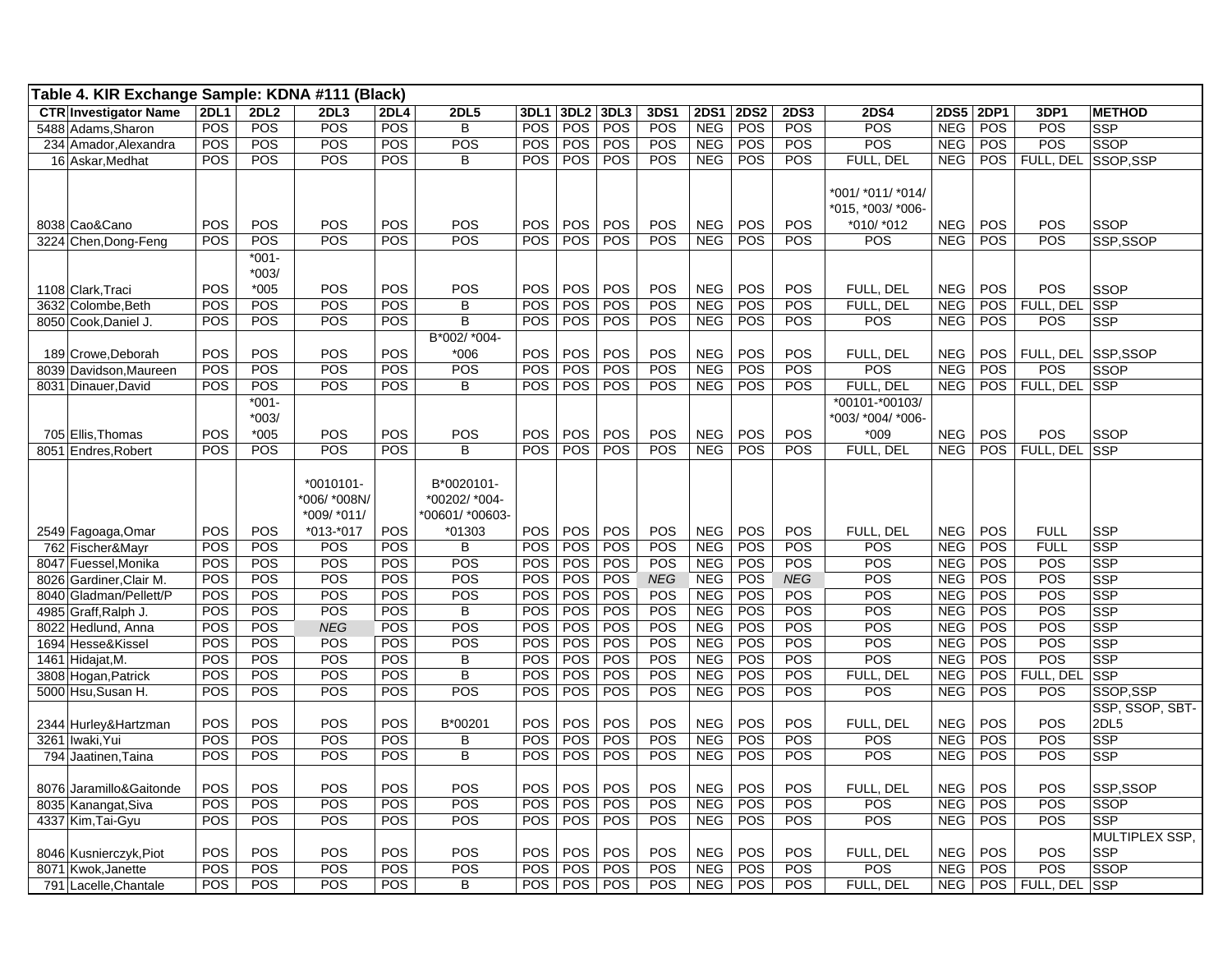| Table 4. KIR Exchange Sample: KDNA #111 (Black) |             |      |        |             |               |            |                  |            |             |             |             |             |                   |             |             |               |                |
|-------------------------------------------------|-------------|------|--------|-------------|---------------|------------|------------------|------------|-------------|-------------|-------------|-------------|-------------------|-------------|-------------|---------------|----------------|
| <b>CTR</b> Investigator Name                    | <b>2DL1</b> | 2DL2 | 2DL3   | <b>2DL4</b> | <b>2DL5</b>   | 3DL1       | 3DL <sub>2</sub> | 3DL3       | <b>3DS1</b> | <b>2DS1</b> | <b>2DS2</b> | <b>2DS3</b> | <b>2DS4</b>       | <b>2DS5</b> | <b>2DP1</b> | 3DP1          | <b>METHOD</b>  |
| 278 Lee, Jar-How                                | POS         | POS  | POS    | POS         | POS           | POS        | POS              | POS        | POS         | <b>NEG</b>  | POS         | POS         | POS               | <b>NEG</b>  | POS         | POS           | <b>SSOP</b>    |
| 8069 Maha, George                               | POS         | POS  | POS    | POS         | B             | POS        | POS              | POS        | POS         | <b>NEG</b>  | POS         | POS         | FULL, DEL         | <b>NEG</b>  | POS         | FULL, DEL     | SSP            |
| 8067 Marino, Susan R.                           | POS         | POS  | POS    | POS         | POS           | <b>POS</b> | POS              | POS        | <b>POS</b>  | NEG         | POS         | POS         | POS               | <b>NEG</b>  | POS         | POS           | SSP,SSOP       |
|                                                 |             |      |        |             |               |            |                  |            |             |             |             |             |                   |             |             |               |                |
|                                                 |             |      |        |             |               |            |                  |            |             |             |             |             | *001, *003/ *004/ |             |             | *001/ *002/   |                |
| 5142 Marsh.Steven                               | POS         | POS  | POS    | POS         | POS           | POS        | POS              | POS        | *01301      | <b>NEG</b>  | POS         | *00103      | *006/ *007/ *009  | <b>NEG</b>  | POS         | *004, *003    | <b>SSP</b>     |
| 8073 Mats, Bengtsson                            | POS         | POS  | POS    | POS         | POS           | POS        | POS              | POS        | POS         | <b>NEG</b>  | POS         | POS         | POS               | <b>NEG</b>  | POS         | POS           | <b>SSP</b>     |
| 733 Mytilineos, Joanni                          | POS         | POS  | POS    | <b>POS</b>  | POS           | <b>POS</b> | POS              | POS        | POS         | <b>NEG</b>  | POS         | POS         | POS               | <b>NEG</b>  | POS         | POS           | <b>SSP</b>     |
| 3966 Permpikul&Vejba                            | POS         | POS  | POS    | POS         | POS           | POS        | POS              | POS        | POS         | <b>NEG</b>  | POS         | POS         | POS               | <b>NEG</b>  | POS         | POS           | <b>SSP</b>     |
| 8030 Poulton, Kay V.                            | POS         | POS  | POS    | POS         | POS           | POS        | POS              | POS        | POS         | <b>NEG</b>  | POS         | POS         | POS               | <b>NEG</b>  | POS         | POS           | <b>SSOP</b>    |
| 8057 Ray&Balazs                                 | POS         | POS  | POS    | POS         | POS           | POS        | POS              | POS        | POS         | <b>NEG</b>  | POS         | POS         | FULL, DEL         | <b>NEG</b>  | POS         | POS           | <b>SSOP</b>    |
| 3753 Reed&Rajalingam                            | POS         | POS  | POS    | POS         | POS           | <b>POS</b> | POS              | POS        | POS         | <b>NEG</b>  | POS         | POS         | POS               | <b>NEG</b>  | <b>POS</b>  | POS           | SSOP, SSP      |
|                                                 |             |      |        |             |               |            |                  |            |             |             |             |             |                   |             |             |               |                |
|                                                 |             |      |        |             |               |            |                  |            |             |             |             |             | *001, *003/ *004/ |             |             | *001/ *002/   |                |
| 8064 Roberts, Chrissy                           | POS         | POS  | POS    | POS         | POS           | <b>POS</b> | <b>POS</b>       | POS        | POS         | <b>POS</b>  | POS         | POS         | *006-*009         | <b>NEG</b>  | POS         | *004, *003    | <b>WGA-SSP</b> |
| 8060 Rost&Klein                                 | POS         | POS  | POS    | POS         | POS           | POS        | POS              | POS        | POS         | <b>NEG</b>  | POS         | POS         | POS               | <b>NEG</b>  | POS         | POS           | <b>SSOP</b>    |
| 4251 Schiller, Jennifer                         | POS         | POS  | POS    | POS         | POS           | POS        | POS              | POS        | <b>POS</b>  | <b>NEG</b>  | POS         | POS         | POS               | <b>NEG</b>  | POS         | POS           | <b>SSOP</b>    |
| 3410 Schroeder, M.L.                            | POS         | POS  | POS    | POS         | B             | POS        | POS              | POS        | POS         | NEG         | POS         | POS         | FULL, DEL         | <b>NEG</b>  | <b>POS</b>  | POS           | <b>SSP</b>     |
|                                                 |             |      |        |             |               | $*001$     |                  |            |             |             |             |             |                   |             |             |               |                |
| 1426 Senitzer, David                            | POS         | POS  | POS    | POS         | B*009/ *016   | *002       | POS              | POS        | POS         | <b>NEG</b>  | POS         | POS         | FULL, DEL         | <b>NEG</b>  | POS         | POS           | MULTIPLEX SSP  |
| 8077 Shanahan, Thomas                           | POS         | POS  | $*010$ | POS         | B*002         | POS        | POS              | POS        | POS         | <b>NEG</b>  | POS         | POS         | FULL, DEL         | <b>NEG</b>  | POS         | FULL, DEL     | <b>SSP</b>     |
| 2518 Tambur, Anat                               | POS         | POS  | POS    | POS         | POS           | POS        | POS              | POS        | POS         | <b>NEG</b>  | POS         | POS         | POS               | <b>NEG</b>  | POS         | POS           | <b>SSOP</b>    |
| 769 Tavoularis, Sofia                           | POS         | POS  | POS    | <b>POS</b>  | <sub>B</sub>  | <b>POS</b> | POS              | POS        | POS         | <b>NEG</b>  | POS         | POS         | FULL, DEL         | <b>NEG</b>  | <b>POS</b>  | POS           | SSOP,SSP       |
|                                                 |             |      |        |             | B*0020101-    |            |                  |            |             |             |             |             |                   |             |             |               |                |
|                                                 |             |      |        |             | *00202/ *003/ |            |                  |            |             |             |             |             |                   |             |             |               |                |
|                                                 |             |      |        |             | *004-*00601/  |            |                  |            |             |             |             |             |                   |             |             |               |                |
| 747 Tiercy, Jean-Marie                          | POS         | POS  | POS    | POS         | *00602-*01303 | <b>POS</b> | POS              | <b>POS</b> | <b>POS</b>  | <b>NEG</b>  | POS         | POS         | FULL, DEL         | <b>NEG</b>  | POS         | FULL, DEL     | <b>SSP</b>     |
| 5451 Tilanus, Marcel                            | POS         | POS  | POS    | POS         | POS           | POS        | POS              | POS        | POS         | <b>NEG</b>  | POS         | POS         | POS               | <b>NEG</b>  | POS         | POS           | <b>SSOP</b>    |
| Trachtenberg, Eliz<br>4021                      | POS         | POS  | POS    | POS         | POS           | POS        | POS              | POS        | POS         | <b>NEG</b>  | POS         | POS         | POS               | <b>NEG</b>  | POS         | POS           | <b>SSP</b>     |
| 8024 Trowsdale, John                            | POS         | POS  | POS    | <b>NT</b>   | POS           | <b>POS</b> | NT               | NT         | POS         | <b>NEG</b>  | POS         | POS         | FULL, DEL         | <b>NEG</b>  | <b>POS</b>  | FULL, DEL SSP |                |
|                                                 |             |      |        |             |               |            |                  |            |             |             |             |             |                   |             |             |               |                |
|                                                 |             |      |        |             | B*002-*004.   |            |                  |            |             |             |             |             | *001, *003/ *004/ |             |             |               |                |
| 5462 Turner, E.V.                               | POS         | POS  | POS    | POS         | *006-*009     | <b>POS</b> | POS              | POS        | POS         | <b>NEG</b>  | POS         | POS         | *006/ *007/ *009  | <b>NEG</b>  | POS         | *001-*006     | <b>SSP</b>     |
|                                                 |             |      |        |             |               |            |                  |            |             |             |             |             | *001/ *002, *003- |             |             | *001/ *002/   |                |
| 8053 Tyan, Dolly                                | POS         | POS  | POS    | POS         | B             | POS        | POS              | POS        | POS         | <b>NEG</b>  | POS         | POS         | $*007$            | <b>NEG</b>  | <b>POS</b>  | $*004, *003$  | SSP,SSOP       |
| 8028 Uhrberg, Markus                            | POS         | POS  | POS    | <b>NT</b>   | POS           | POS        | POS              | <b>NT</b>  | POS         | <b>NEG</b>  | POS         | POS         | POS               | <b>NEG</b>  | NT          | <b>NT</b>     | <b>SSP</b>     |
| 3775 Vidan-Jeras, Blan                          | POS         | POS  | POS    | POS         | B             | POS        | POS              | POS        | POS         | <b>NEG</b>  | POS         | POS         | POS               | NEG         | POS         | POS           | <b>SSP</b>     |
| 8023 Vilches, Carlos                            | POS         | POS  | POS    | POS         | POS           | POS        | POS              | POS        | POS         | <b>NEG</b>  | POS         | POS         | FULL, DEL         | <b>NEG</b>  | POS         | FULL, DEL     | <b>SSP</b>     |
| 3186 Watson, Narelle                            | POS         | POS  | POS    | POS         | POS           | POS        | POS              | POS        | POS         | <b>NEG</b>  | POS         | POS         | POS               | NEG         | POS         | POS           | <b>SSP</b>     |
| 124 Witt, Campbell                              | POS         | POS  | POS    | POS         | POS           | POS        | POS              | POS        | POS         | <b>NEG</b>  | POS         | POS         | FULL, DEL         | <b>NEG</b>  | NT          | NT            | MULTIPLEX SSP  |
| 1466 Yu, Neng                                   | POS         | POS  | POS    | POS         | POS           | <b>POS</b> | POS              | POS        | POS         | <b>NEG</b>  | POS         | POS         | POS               | <b>NEG</b>  | POS         | POS           | <b>SSOP</b>    |
| 5282 Yu, Neng                                   | POS         | POS  | POS    | <b>POS</b>  | B             | POS        | POS              | POS        | POS         | <b>NEG</b>  | POS         | POS         | FULL, DEL         | <b>NEG</b>  | POS         | FULL, DEL     | <b>SSP</b>     |
|                                                 | POS         | POS  | POS    | POS         | B             | POS        | <b>POS</b>       | POS        | POS         | <b>NEG</b>  | POS         | POS         | POS               | <b>NEG</b>  | POS         | POS           | <b>SSP</b>     |
| 713 Zachary, Andrea                             |             |      |        |             |               |            |                  |            |             |             |             |             |                   |             |             |               |                |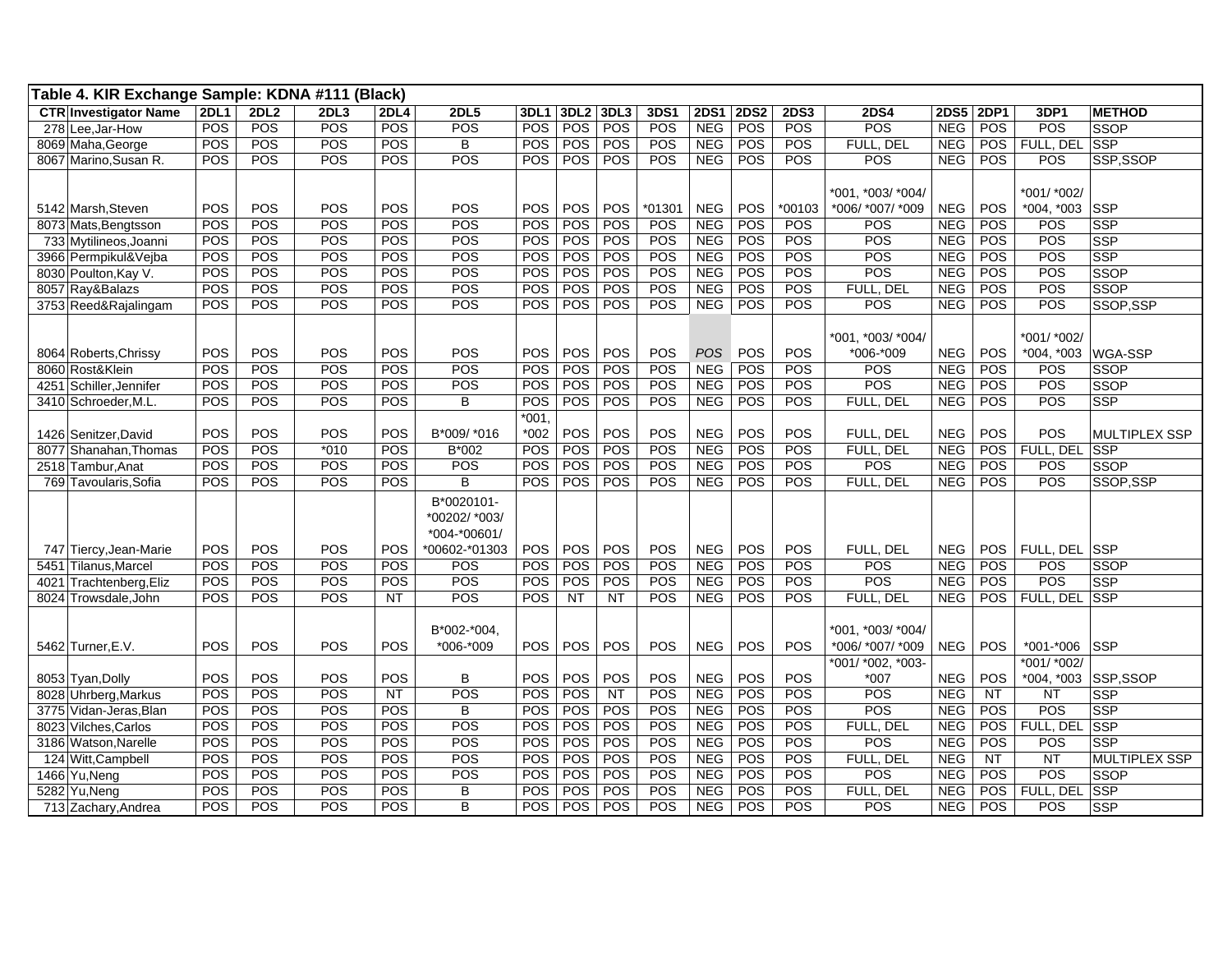| Table 5. KIR Exchange Sample: KDNA #112 |             |                  |                  |            |            |            |            |            |            |             |             |             |                   |             |             |                     |                 |
|-----------------------------------------|-------------|------------------|------------------|------------|------------|------------|------------|------------|------------|-------------|-------------|-------------|-------------------|-------------|-------------|---------------------|-----------------|
| <b>CTR Investigator Name</b>            | <b>2DL1</b> | 2DL <sub>2</sub> | 2DL <sub>3</sub> | 2DL4 2DL5  |            | 3DL1       | 3DL2       | 3DL3       | 3DS1       | <b>2DS1</b> | <b>2DS2</b> | <b>2DS3</b> | <b>2DS4</b>       | <b>2DS5</b> | <b>2DP1</b> | 3DP1                | <b>METHOD</b>   |
| 5488 Adams, Sharon                      | POS         | POS              | <b>NEG</b>       | <b>POS</b> | <b>NEG</b> | <b>POS</b> | <b>POS</b> | POS        | <b>NEG</b> | <b>NEG</b>  | POS         | <b>NEG</b>  | POS               | <b>NEG</b>  | <b>POS</b>  | POS                 | <b>SSP</b>      |
| 234 Amador, Alexandra                   | POS         | POS              | <b>NEG</b>       | POS        | <b>NEG</b> | <b>POS</b> | POS        | POS        | <b>NEG</b> | <b>NEG</b>  | POS         | <b>NEG</b>  | POS               | <b>NEG</b>  | POS         | POS                 | <b>SSOP</b>     |
| 16 Askar, Medhat                        | POS         | POS              | <b>NEG</b>       | <b>POS</b> | <b>NEG</b> | POS        | <b>POS</b> | POS        | <b>NEG</b> | <b>NEG</b>  | <b>POS</b>  | <b>NEG</b>  | FULL, DEL         | <b>NEG</b>  | <b>POS</b>  | FULL, DEL           | SSOP,SSP        |
|                                         |             |                  |                  |            |            |            |            |            |            |             |             |             | *001/ *011/ *014/ |             |             |                     |                 |
|                                         |             |                  |                  |            |            |            |            |            |            |             |             |             | *015, *003/ *006- |             |             |                     |                 |
| 8038 Cao&Cano                           | POS         | POS              | <b>NEG</b>       | <b>POS</b> | <b>NEG</b> | <b>POS</b> | <b>POS</b> | POS        | <b>NEG</b> | <b>NEG</b>  | POS         | <b>NEG</b>  | *010/ *012        | <b>NEG</b>  | <b>POS</b>  | POS                 | <b>SSOP</b>     |
| 3224 Chen, Dong-Feng                    | POS         | POS              | <b>NEG</b>       | POS        | <b>NEG</b> | POS        | <b>POS</b> | POS        | <b>NEG</b> | <b>NEG</b>  | POS         | <b>NEG</b>  | POS               | <b>NEG</b>  | POS         | POS                 | SSP,SSOP        |
| 1108 Clark, Traci                       | <b>POS</b>  | *001-*003/ *005  | <b>NEG</b>       | <b>POS</b> | <b>NEG</b> | POS        | <b>POS</b> | POS        | <b>NEG</b> | <b>NEG</b>  | POS         | <b>NEG</b>  | FULL, DEL         | <b>NEG</b>  | <b>POS</b>  | POS                 | <b>SSOP</b>     |
| 3632 Colombe, Beth                      | POS         | POS              | <b>NEG</b>       | <b>POS</b> | <b>NEG</b> | POS        | <b>POS</b> | POS        | <b>NEG</b> | <b>NEG</b>  | POS         | <b>NEG</b>  | FULL, DEL         | <b>NEG</b>  | POS         | FULL, DEL           | <b>SSP</b>      |
| 8050 Cook, Daniel J.                    | POS         | POS              | <b>NEG</b>       | POS        | <b>NEG</b> | POS        | <b>POS</b> | POS        | <b>NEG</b> | <b>NEG</b>  | POS         | <b>NEG</b>  | POS               | <b>NEG</b>  | <b>POS</b>  | POS                 | <b>SSP</b>      |
| 189 Crowe, Deborah                      | POS         | POS              | <b>NEG</b>       | <b>POS</b> | <b>NEG</b> | POS        | <b>POS</b> | POS        | <b>NEG</b> | <b>NEG</b>  | POS         | <b>NEG</b>  | FULL, DEL         | <b>NEG</b>  | <b>POS</b>  | FULL, DEL SSP, SSOP |                 |
| 8039 Davidson, Maureen                  | POS         | POS              | <b>NEG</b>       | POS        | <b>NEG</b> | POS        | POS        | POS        | <b>NEG</b> | <b>NEG</b>  | POS         | <b>NEG</b>  | POS               | <b>NEG</b>  | POS         | POS                 | SSOP            |
| 8031 Dinauer, David                     | <b>POS</b>  | POS              | <b>NEG</b>       | POS NEG    |            | POS        | <b>POS</b> | POS        | <b>NEG</b> | <b>NEG</b>  | POS         | <b>NEG</b>  | FULL, DEL         | <b>NEG</b>  | POS         | FULL, DEL SSP       |                 |
|                                         |             |                  |                  |            |            |            |            |            |            |             |             |             |                   |             |             |                     |                 |
|                                         |             |                  |                  |            |            |            |            |            |            |             |             |             | *00101-*00103,    |             |             |                     |                 |
|                                         |             |                  |                  |            |            |            |            |            |            |             |             |             | *003/ *004/ *006- |             |             |                     |                 |
| 705 Ellis. Thomas                       | POS         | *001-*003/ *005  | <b>NEG</b>       | POS        | <b>NEG</b> | POS        | <b>POS</b> | POS        | <b>NEG</b> | <b>NEG</b>  | POS         | <b>NEG</b>  | $*009$            | <b>NEG</b>  | POS         | POS                 | <b>SSOP</b>     |
| 8051 Endres, Robert                     | POS         | POS              | <b>NEG</b>       | <b>POS</b> | <b>NEG</b> | <b>POS</b> | <b>POS</b> | POS        | <b>NEG</b> | <b>NEG</b>  | POS         | <b>NEG</b>  | FULL, DEL         | <b>NEG</b>  | <b>POS</b>  | FULL, DEL           | <b>SSP</b>      |
| 2549 Fagoaga, Omar                      | POS         | POS              | <b>NEG</b>       | POS        | <b>NEG</b> | POS        | POS        | POS        | <b>NEG</b> | <b>NEG</b>  | POS         | <b>NEG</b>  | FULL, DEL         | <b>NEG</b>  | POS         | <b>FULL</b>         | <b>SSP</b>      |
| 762 Fischer&Mayr                        | POS         | POS              | <b>NEG</b>       | <b>POS</b> | <b>NEG</b> | POS        | <b>POS</b> | POS        | <b>NEG</b> | <b>NEG</b>  | POS         | <b>NEG</b>  | POS               | <b>NEG</b>  | <b>POS</b>  | <b>FULL</b>         | <b>SSP</b>      |
| 8047 Fuessel, Monika                    | POS         | POS              | <b>NEG</b>       | <b>POS</b> | <b>NEG</b> | POS        | <b>POS</b> | POS        | <b>NEG</b> | <b>NEG</b>  | POS         | <b>NEG</b>  | $\overline{POS}$  | <b>NEG</b>  | <b>POS</b>  | POS                 | <b>SSP</b>      |
| 8026 Gardiner, Clair M.                 | POS         | POS              | <b>NEG</b>       | <b>POS</b> | <b>NEG</b> | POS        | <b>POS</b> | <b>POS</b> | POS        | <b>NEG</b>  | POS         | POS         | POS               | <b>NEG</b>  | <b>POS</b>  | POS                 | SSP             |
| 8040 Gladman/Pellett/P                  | POS         | POS              | <b>NEG</b>       | <b>POS</b> | <b>NEG</b> | POS        | <b>POS</b> | POS        | <b>NEG</b> | <b>NEG</b>  | POS         | <b>NEG</b>  | POS               | <b>NEG</b>  | POS         | POS                 | <b>SSP</b>      |
| 4985 Graff,Ralph J.                     | POS         | POS              | <b>NEG</b>       | <b>POS</b> | <b>NEG</b> | POS        | <b>POS</b> | POS        | <b>NEG</b> | <b>NEG</b>  | POS         | <b>NEG</b>  | POS               | <b>NEG</b>  | POS         | POS                 | <b>SSP</b>      |
| 8022 Hedlund, Anna                      | POS         | POS              | <b>NEG</b>       | POS        | <b>NEG</b> | POS        | POS        | POS        | <b>NEG</b> | <b>NEG</b>  | POS         | <b>NEG</b>  | POS               | <b>NEG</b>  | POS         | POS                 | <b>SSP</b>      |
| 1694 Hesse&Kissel                       | POS         | POS              | <b>NEG</b>       | POS        | <b>NEG</b> | POS        | <b>POS</b> | <b>POS</b> | <b>NEG</b> | <b>NEG</b>  | POS         | <b>NEG</b>  | POS               | <b>NEG</b>  | <b>POS</b>  | POS                 | SSP             |
| 1461 Hidajat, M.                        | POS         | POS              | <b>NEG</b>       | <b>POS</b> | NEG        | POS        | <b>POS</b> | POS        | NEG        | NEG         | POS         | NEG         | POS               | <b>NEG</b>  | POS         | POS                 | SSP             |
| 3808 Hogan, Patrick                     | POS         | POS              | <b>NEG</b>       | <b>POS</b> | <b>NEG</b> | POS        | <b>POS</b> | POS        | <b>NEG</b> | <b>NEG</b>  | POS         | <b>NEG</b>  | FULL, DEL         | <b>NEG</b>  | <b>POS</b>  | FULL, DEL           | <b>SSP</b>      |
| 5000 Hsu, Susan H.                      | POS         | POS              | <b>NEG</b>       | <b>POS</b> | <b>NEG</b> | POS        | <b>POS</b> | POS        | <b>NEG</b> | <b>NEG</b>  | POS         | <b>NEG</b>  | POS               | <b>NEG</b>  | POS         | POS                 | SSOP,SSP        |
|                                         |             |                  |                  |            |            |            |            |            |            |             |             |             |                   |             |             |                     | SSP, SSOP, SBT- |
| 2344 Hurley&Hartzman                    | POS         | POS              | <b>NEG</b>       | POS        | <b>NEG</b> | POS        | POS        | POS        | <b>NEG</b> | <b>NEG</b>  | POS         | <b>NEG</b>  | FULL, DEL         | <b>NEG</b>  | <b>POS</b>  | POS                 | 2DL5            |
| 3261 Iwaki, Yui                         | POS         | POS              | <b>NEG</b>       | <b>POS</b> | <b>NEG</b> | POS        | POS        | POS        | <b>NEG</b> | <b>NEG</b>  | POS         | <b>NEG</b>  | POS               | <b>NEG</b>  | POS         | POS                 | <b>SSP</b>      |
| 794 Jaatinen, Taina                     | POS         | $\overline{POS}$ | <b>NEG</b>       | POS        | <b>NEG</b> | POS        | <b>POS</b> | POS        | <b>NEG</b> | <b>NEG</b>  | POS         | <b>NEG</b>  | $\overline{POS}$  | <b>NEG</b>  | <b>POS</b>  | POS                 | SSP             |
|                                         |             |                  |                  |            |            |            |            |            |            |             |             |             |                   |             |             |                     |                 |
| 8076 Jaramillo& Gaitonde                | POS         | POS              | <b>NEG</b>       | POS        | <b>NEG</b> | POS        | POS        | POS        | <b>NEG</b> | <b>NEG</b>  | POS         | <b>NEG</b>  | FULL, DEL         | <b>NEG</b>  | POS         | POS                 | SSP,SSOP        |
| 8035 Kanangat, Siva                     | POS         | POS              | <b>NEG</b>       | <b>POS</b> | <b>NEG</b> | POS        | <b>POS</b> | POS        | <b>NEG</b> | <b>NEG</b>  | POS         | <b>NEG</b>  | POS               | <b>NEG</b>  | POS         | POS                 | SSOP            |
| 4337 Kim, Tai-Gyu                       | POS         | POS              | <b>NEG</b>       | <b>POS</b> | <b>NEG</b> | POS        | <b>POS</b> | POS        | NEG        | <b>NEG</b>  | POS         | <b>NEG</b>  | POS               | <b>NEG</b>  | <b>POS</b>  | POS                 | <b>SSP</b>      |
|                                         |             |                  |                  |            |            |            |            |            |            |             |             |             |                   |             |             |                     | MULTIPLEX SSP.  |
| 8046 Kusnierczyk, Piot                  | POS         | POS              | <b>NEG</b>       | POS        | <b>NEG</b> | POS        | <b>POS</b> | POS        | <b>NEG</b> | <b>NEG</b>  | POS         | <b>NEG</b>  | FULL, DEL         | <b>NEG</b>  | POS         | POS                 | <b>SSP</b>      |
| 8071 Kwok, Janette                      | POS         | POS              | <b>NEG</b>       | POS NEG    |            | POS        | <b>POS</b> | POS        | <b>NEG</b> | <b>NEG</b>  | POS         | NEG         | POS               | <b>NEG</b>  | POS         | POS                 | SSOP            |
| 791 Lacelle, Chantale                   | POS         | POS              | <b>NEG</b>       | <b>POS</b> | <b>NEG</b> | POS        | <b>POS</b> | POS        | <b>NEG</b> | <b>NEG</b>  | POS         | <b>NEG</b>  | FULL, DEL         | <b>NEG</b>  | <b>POS</b>  | FULL, DEL           | SSP             |
| 278 Lee, Jar-How                        | POS         | POS              | <b>NEG</b>       | POS        | <b>NEG</b> | POS        | <b>POS</b> | POS        | <b>NEG</b> | <b>NEG</b>  | POS         | <b>NEG</b>  | POS               | <b>NEG</b>  | POS         | POS                 | <b>SSOP</b>     |
| 8069 Maha, George                       | POS         | POS              | <b>NEG</b>       | POS        | <b>NEG</b> | POS        | POS        | POS        | <b>NEG</b> | <b>NEG</b>  | POS         | <b>NEG</b>  | FULL, DEL         | <b>NEG</b>  | POS         | FULL, DEL SSP       |                 |
| 8067 Marino, Susan R.                   | POS         | POS              | <b>NEG</b>       | <b>POS</b> | <b>NEG</b> | POS        | POS        | POS        | <b>NEG</b> | <b>NEG</b>  | <b>POS</b>  | <b>NEG</b>  | POS               | <b>NEG</b>  | <b>POS</b>  | POS                 | SSP,SSOP        |
|                                         |             |                  |                  |            |            |            |            |            |            |             |             |             | *001, *003/ *004/ |             |             | *001/ *002/         |                 |
| 5142 Marsh, Steven                      | POS         | POS              | <b>NEG</b>       | <b>POS</b> | <b>NEG</b> | POS        | <b>POS</b> | POS        | <b>NEG</b> | <b>NEG</b>  | POS         | <b>NEG</b>  | *006/ *007/ *009  | <b>NEG</b>  | <b>POS</b>  | *004, *003          | SSP             |
| 8073 Mats, Bengtsson                    | POS         | POS              | <b>NEG</b>       | POS        | <b>NEG</b> | POS        | <b>POS</b> | POS        | <b>NEG</b> | <b>NEG</b>  | POS         | <b>NEG</b>  | POS               | <b>NEG</b>  | POS         | POS                 | <b>SSP</b>      |
| 733 Mytilineos, Joanni                  | POS         | POS              | <b>NEG</b>       | <b>POS</b> | <b>NEG</b> | POS        | POS        | POS        | <b>NEG</b> | <b>NEG</b>  | POS         | <b>NEG</b>  | POS               | <b>NEG</b>  | POS         | POS                 | <b>SSP</b>      |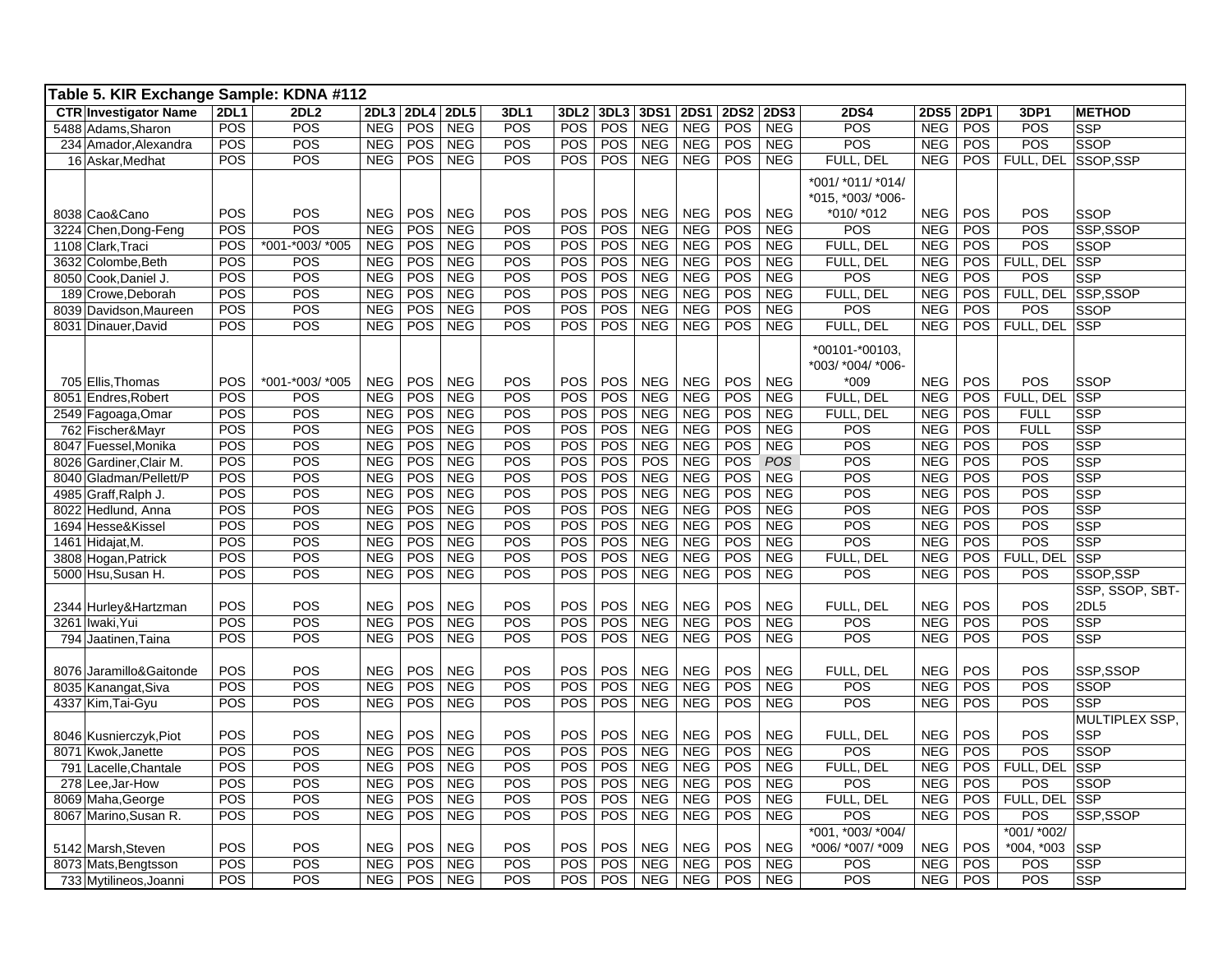| Table 5. KIR Exchange Sample: KDNA #112 |             |             |                  |                  |            |             |                  |            |            |             |             |             |                   |             |             |               |                      |
|-----------------------------------------|-------------|-------------|------------------|------------------|------------|-------------|------------------|------------|------------|-------------|-------------|-------------|-------------------|-------------|-------------|---------------|----------------------|
| <b>CTR Investigator Name</b>            | <b>2DL1</b> | <b>2DL2</b> | 2DL <sub>3</sub> | 2DL4 2DL5        |            | <b>3DL1</b> | 3DL <sub>2</sub> | 3DL3       | 3DS1       | <b>2DS1</b> | <b>2DS2</b> | <b>2DS3</b> | <b>2DS4</b>       | <b>2DS5</b> | <b>2DP1</b> | 3DP1          | <b>METHOD</b>        |
| 3966 Permpikul&Veiba                    | POS         | POS         | <b>NEG</b>       | POS              | <b>NEG</b> | POS         | POS              | POS        | <b>NEG</b> | <b>NEG</b>  | POS         | <b>NEG</b>  | POS               | <b>NEG</b>  | POS         | POS           | <b>SSP</b>           |
| 8030 Poulton, Kay V.                    | POS         | POS         | <b>POS</b>       | POS              | <b>NEG</b> | POS         | POS              | POS        | <b>NEG</b> | <b>NEG</b>  | POS         | <b>NEG</b>  | POS               | <b>NEG</b>  | POS         | POS           | <b>SSOP</b>          |
| 8057 Ray&Balazs                         | POS         | POS         | <b>NEG</b>       | POS              | <b>NEG</b> | <b>POS</b>  | <b>POS</b>       | POS        | <b>NEG</b> | <b>NEG</b>  | POS         | <b>NEG</b>  | FULL, DEL         | <b>NEG</b>  | POS         | POS           | <b>SSOP</b>          |
| 3753 Reed&Rajalingam                    | POS         | POS         | <b>NEG</b>       | $\overline{POS}$ | <b>NEG</b> | POS         | POS              | POS        | <b>NEG</b> | <b>NEG</b>  | POS         | <b>NEG</b>  | POS               | <b>NEG</b>  | POS         | POS           | SSOP.SSP             |
|                                         |             |             |                  |                  |            |             |                  |            |            |             |             |             | *001. *003/ *004/ |             |             | *001/ *002/   |                      |
| 8064 Roberts, Chrissy                   | POS         | <b>NEG</b>  | <b>NEG</b>       | POS              | <b>NEG</b> | POS         | POS              | <b>POS</b> | <b>NEG</b> | POS         | POS         | <b>NEG</b>  | *006-*009         | <b>NEG</b>  | POS         | $*004, *003$  | <b>WGA-SSP</b>       |
| 8060 Rost&Klein                         | POS         | POS         | <b>NEG</b>       | POS              | <b>NEG</b> | POS         | POS              | POS        | <b>NEG</b> | <b>NEG</b>  | POS         | <b>NEG</b>  | POS               | <b>NEG</b>  | POS         | POS           | <b>SSOP</b>          |
| Schiller, Jennifer<br>4251              | POS         | POS         | <b>NEG</b>       | POS              | <b>NEG</b> | POS         | POS              | POS        | <b>NEG</b> | <b>NEG</b>  | POS         | <b>NEG</b>  | POS               | <b>NEG</b>  | POS         | POS           | <b>SSOP</b>          |
| 3410 Schroeder, M.L.                    | POS         | POS         | <b>NEG</b>       | POS              | <b>NEG</b> | POS         | POS              | POS        | <b>NEG</b> | <b>NEG</b>  | POS         | <b>NEG</b>  | FULL, DEL         | <b>NEG</b>  | POS         | POS           | <b>SSP</b>           |
| 1426 Senitzer, David                    | POS         | POS         | <b>NEG</b>       | POS              | <b>NEG</b> | *001, *002  | POS              | <b>POS</b> | <b>NEG</b> | <b>NEG</b>  | POS         | <b>NEG</b>  | FULL, DEL         | <b>NEG</b>  | POS         | POS           | <b>MULTIPLEX SSP</b> |
| 8077 Shanahan, Thomas                   | POS         | POS         | <b>NEG</b>       | POS              | <b>NEG</b> | POS         | POS              | POS        | <b>NEG</b> | <b>NEG</b>  | POS         | <b>NEG</b>  | FULL, DEL         | <b>NEG</b>  | POS         | FULL, DEL     | <b>SSP</b>           |
| 2518 Tambur, Anat                       | POS         | POS         | <b>NEG</b>       | POS              | <b>NEG</b> | POS         | POS              | POS        | <b>NEG</b> | <b>NEG</b>  | POS         | <b>NEG</b>  | POS               | <b>NEG</b>  | POS         | POS           | <b>SSOP</b>          |
| Tavoularis, Sofia<br>769                | POS         | POS         | <b>NEG</b>       | POS              | <b>NEG</b> | POS         | POS              | POS        | <b>NEG</b> | <b>NEG</b>  | POS         | <b>NEG</b>  | FULL, DEL         | <b>NEG</b>  | POS         | POS           | SSOP.SSP             |
| Tiercy, Jean-Marie<br>747               | POS         | POS         | <b>NEG</b>       | POS              | <b>NEG</b> | POS         | POS              | POS        | <b>NEG</b> | <b>NEG</b>  | POS         | <b>NEG</b>  | FULL. DEL         | <b>NEG</b>  | <b>POS</b>  | FULL. DEL     | <b>SSP</b>           |
| <b>Tilanus.Marcel</b><br>5451           | POS         | POS         | <b>NEG</b>       | POS              | <b>NEG</b> | POS         | POS              | POS        | <b>NEG</b> | <b>NEG</b>  | POS         | <b>NEG</b>  | POS               | <b>NEG</b>  | POS         | POS           | <b>SSOP</b>          |
| Trachtenberg, Eliz<br>4021              | POS         | POS         | <b>NEG</b>       | POS              | <b>NEG</b> | POS         | POS              | POS        | <b>NEG</b> | <b>NEG</b>  | POS         | <b>NEG</b>  | POS               | <b>NEG</b>  | POS         | POS           | <b>SSP</b>           |
| Trowsdale, John<br>8024                 | POS         | POS         | <b>NEG</b>       | <b>NT</b>        | <b>NEG</b> | POS         | <b>NT</b>        | <b>NT</b>  | <b>NEG</b> | <b>NEG</b>  | POS         | <b>NEG</b>  | FULL, DEL         | <b>NEG</b>  | <b>POS</b>  | FULL, DEL     | <b>SSP</b>           |
|                                         |             |             |                  |                  |            |             |                  |            |            |             |             |             | *001, *003/ *004/ |             |             |               |                      |
| 5462 Turner, E.V.                       | POS         | POS         | <b>NEG</b>       | POS              | <b>NEG</b> | POS         | POS              | <b>POS</b> | <b>NEG</b> | <b>NEG</b>  | <b>POS</b>  | <b>NEG</b>  | *006/ *007/ *009  | <b>NEG</b>  | POS         | $*001 - *006$ | <b>SSP</b>           |
|                                         |             |             |                  |                  |            |             |                  |            |            |             |             |             | *001/ *002, *003- |             |             | *001/ *002/   |                      |
| 8053 Tyan, Dolly                        | POS         | POS         | <b>NEG</b>       | POS              | <b>NEG</b> | POS         | POS              | <b>POS</b> | <b>NEG</b> | <b>NEG</b>  | POS         | <b>NEG</b>  | $*007$            | <b>NEG</b>  | POS         | $*004, *003$  | SSP,SSOP             |
| 8028 Uhrberg, Markus                    | POS         | POS         | <b>NEG</b>       | <b>NT</b>        | <b>NEG</b> | POS         | POS              | <b>NT</b>  | <b>NEG</b> | <b>NEG</b>  | POS         | <b>NEG</b>  | POS               | <b>NEG</b>  | <b>NT</b>   | <b>NT</b>     | <b>SSP</b>           |
| 3775 Vidan-Jeras, Blan                  | POS         | POS         | <b>NEG</b>       | POS              | <b>NEG</b> | POS         | POS              | POS        | <b>NEG</b> | <b>NEG</b>  | POS         | <b>NEG</b>  | POS               | <b>NEG</b>  | POS         | POS           | <b>SSP</b>           |
| 8023 Vilches, Carlos                    | POS         | POS         | <b>NEG</b>       | POS              | <b>NEG</b> | POS         | POS              | POS        | <b>NEG</b> | <b>NEG</b>  | POS         | <b>NEG</b>  | FULL. DEL         | <b>NEG</b>  | <b>POS</b>  | FULL, DEL     | <b>SSP</b>           |
| 3186 Watson, Narelle                    | <b>POS</b>  | POS         | <b>POS</b>       | POS              | <b>NEG</b> | POS         | POS              | POS        | <b>NT</b>  | <b>NEG</b>  | POS         | <b>POS</b>  | POS               | <b>NEG</b>  | POS         | POS           | <b>SSP</b>           |
| 124 Witt, Campbell                      | POS         | POS         | <b>NEG</b>       | POS              | <b>NEG</b> | POS         | POS              | POS        | <b>NEG</b> | <b>NEG</b>  | POS         | <b>NEG</b>  | FULL, DEL         | <b>NEG</b>  | <b>NT</b>   | <b>NT</b>     | <b>MULTIPLEX SSP</b> |
| 1466 Yu, Neng                           | POS         | POS         | <b>NEG</b>       | POS              | <b>NEG</b> | POS         | POS              | POS        | <b>NEG</b> | <b>NEG</b>  | POS         | <b>NEG</b>  | POS               | <b>NEG</b>  | POS         | POS           | <b>SSOP</b>          |
| 5282 Yu, Neng                           | POS         | POS         | <b>NEG</b>       | POS              | <b>NEG</b> | POS         | POS              | POS        | <b>NEG</b> | <b>NEG</b>  | POS         | <b>NEG</b>  | FULL, DEL         | <b>NEG</b>  | <b>POS</b>  | FULL, DEL     | <b>SSP</b>           |
| 713 Zachary, Andrea                     | POS         | POS         | <b>NEG</b>       | <b>POS</b>       | <b>NEG</b> | POS         | <b>POS</b>       | <b>POS</b> | <b>NEG</b> | <b>NEG</b>  | POS         | <b>NEG</b>  | POS               | <b>NEG</b>  | POS         | POS           | <b>SSP</b>           |